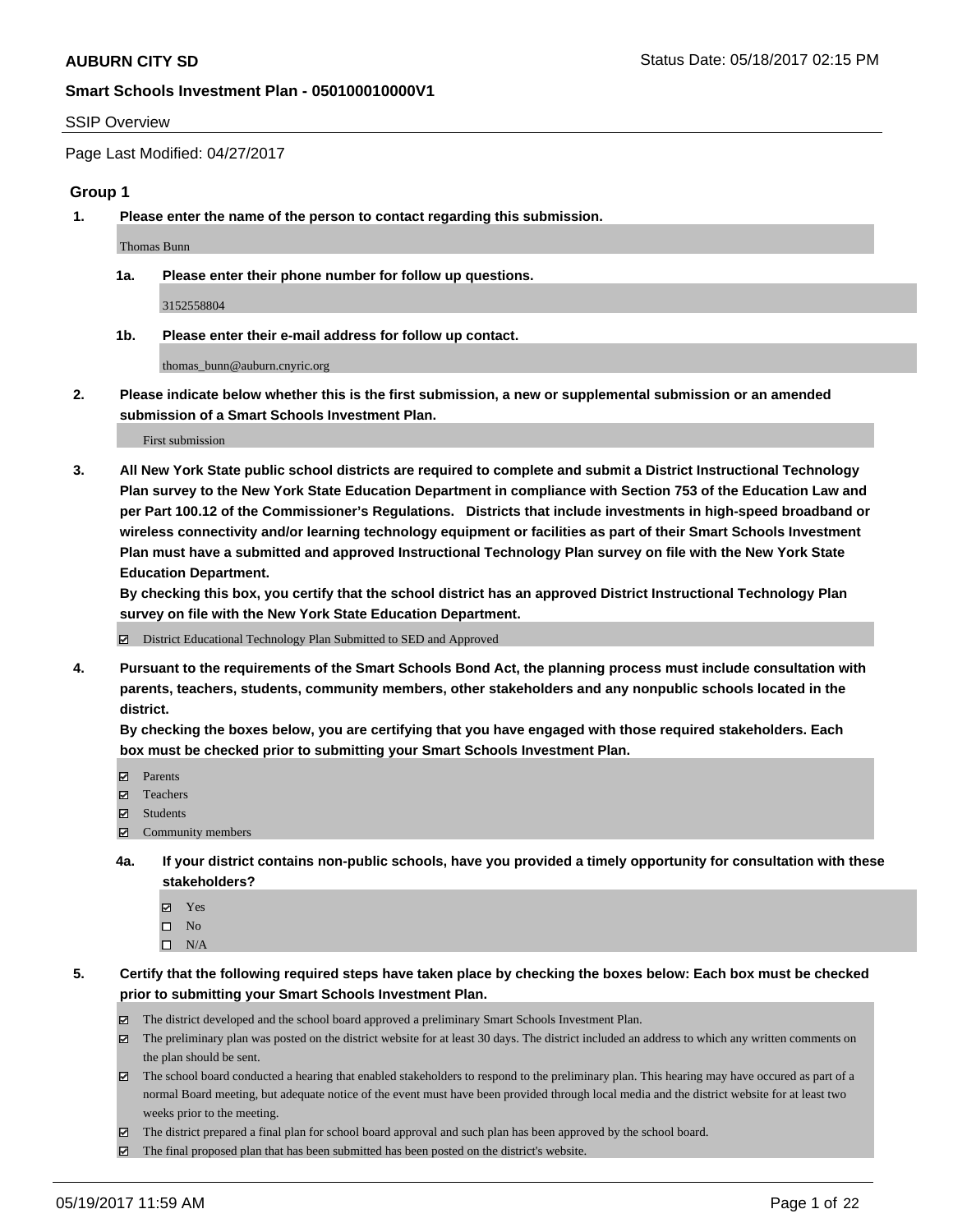### SSIP Overview

Page Last Modified: 04/27/2017

**5a. Please upload the proposed Smart Schools Investment Plan (SSIP) that was posted on the district's website, along with any supporting materials. Note that this should be different than your recently submitted Educational Technology Survey. The Final SSIP, as approved by the School Board, should also be posted on the website and remain there during the course of the projects contained therein.**

AECSD Smart Schools Investment Plan.pdf

**5b. Enter the webpage address where the final Smart Schools Investment Plan is posted. The Plan should remain posted for the life of the included projects.**

http://district.auburn.cnyric.org/SSBA

**6. Please enter an estimate of the total number of students and staff that will benefit from this Smart Schools Investment Plan based on the cumulative projects submitted to date.**

4,900

**7. An LEA/School District may partner with one or more other LEA/School Districts to form a consortium to pool Smart Schools Bond Act funds for a project that meets all other Smart School Bond Act requirements. Each school district participating in the consortium will need to file an approved Smart Schools Investment Plan for the project and submit a signed Memorandum of Understanding that sets forth the details of the consortium including the roles of each respective district.**

 $\Box$  The district plans to participate in a consortium to partner with other school district(s) to implement a Smart Schools project.

**8. Please enter the name and 6-digit SED Code for each LEA/School District participating in the Consortium.**

| <b>Partner LEA/District</b> | <b>ISED BEDS Code</b> |
|-----------------------------|-----------------------|
| (No Response)               | (No Response)         |

**9. Please upload a signed Memorandum of Understanding with all of the participating Consortium partners.**

(No Response)

**10. Your district's Smart Schools Bond Act Allocation is:**

\$3,526,117

**11. Enter the budget sub-allocations by category that you are submitting for approval at this time. If you are not budgeting SSBA funds for a category, please enter 0 (zero.) If the value entered is \$0, you will not be required to complete that survey question.**

|                                       | Sub-        |
|---------------------------------------|-------------|
|                                       | Allocations |
| <b>School Connectivity</b>            | 1,764,507   |
| Connectivity Projects for Communities | $\mathbf 0$ |
| <b>Classroom Technology</b>           | 1,761,428   |
| Pre-Kindergarten Classrooms           | 0           |
| Replace Transportable Classrooms      | 0           |
| <b>High-Tech Security Features</b>    | 0           |
| Totals:                               | 3,525,935   |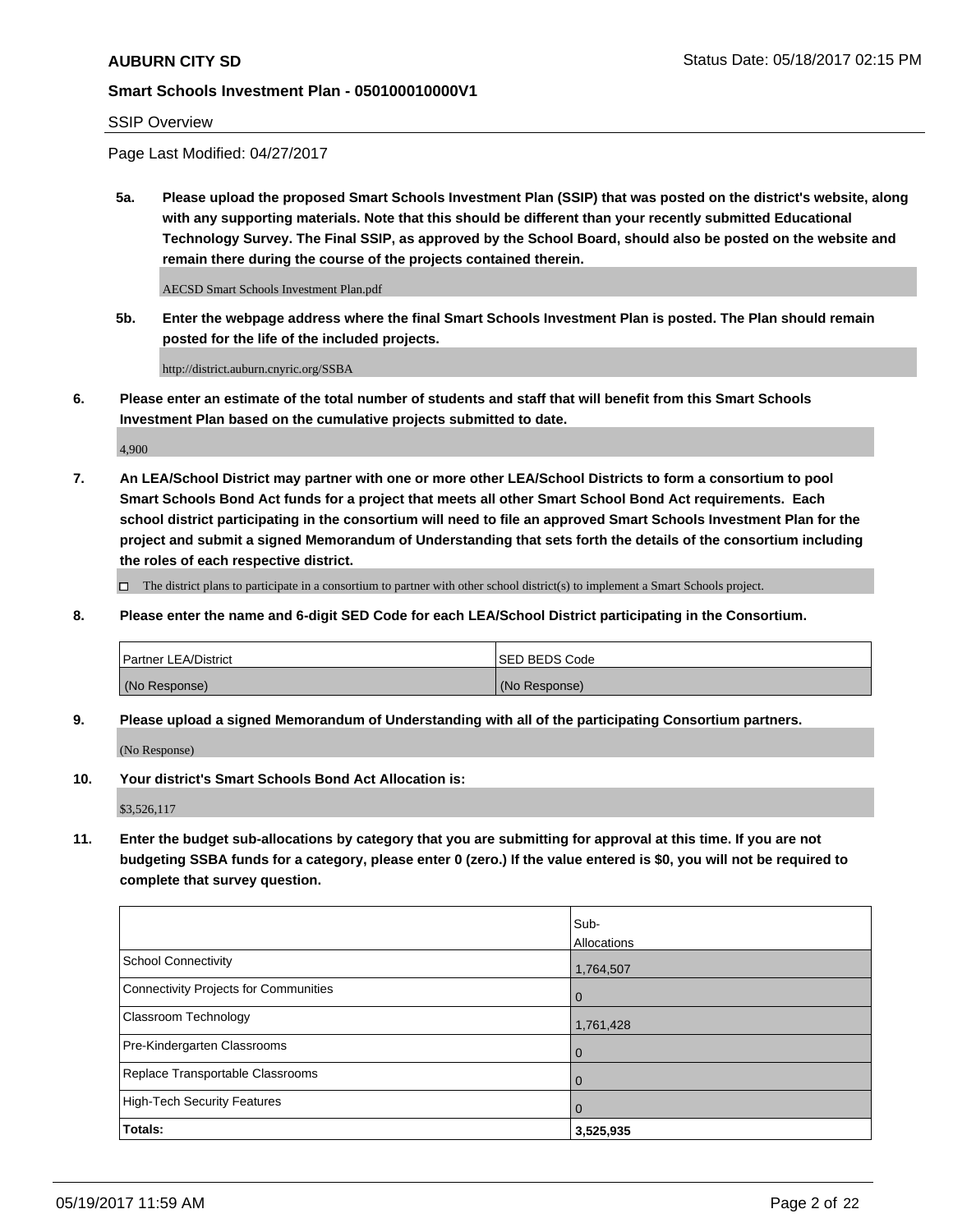## School Connectivity

Page Last Modified: 05/18/2017

# **Group 1**

- **1. In order for students and faculty to receive the maximum benefit from the technology made available under the Smart Schools Bond Act, their school buildings must possess sufficient connectivity infrastructure to ensure that devices can be used during the school day. Smart Schools Investment Plans must demonstrate that:**
	- **sufficient infrastructure that meets the Federal Communications Commission's 100 Mbps per 1,000 students standard currently exists in the buildings where new devices will be deployed, or**
	- **is a planned use of a portion of Smart Schools Bond Act funds, or**
	- **is under development through another funding source.**

**Smart Schools Bond Act funds used for technology infrastructure or classroom technology investments must increase the number of school buildings that meet or exceed the minimum speed standard of 100 Mbps per 1,000 students and staff within 12 months. This standard may be met on either a contracted 24/7 firm service or a "burstable" capability. If the standard is met under the burstable criteria, it must be:**

**1. Specifically codified in a service contract with a provider, and**

**2. Guaranteed to be available to all students and devices as needed, particularly during periods of high demand, such as computer-based testing (CBT) periods.**

**Please describe how your district already meets or is planning to meet this standard within 12 months of plan submission.**

Our Central New York Regional Information Center (CNYRIC), who acts as the District's Internet Service Provider, will be expanding our bandwidth to meet the minimum of requirement of 100 Mbps per 1,000 students and staff.

- **1a. If a district believes that it will be impossible to meet this standard within 12 months, it may apply for a waiver of this requirement, as described on the Smart Schools website. The waiver must be filed and approved by SED prior to submitting this survey.**
	- By checking this box, you are certifying that the school district has an approved waiver of this requirement on file with the New York State Education Department.
- **2. Connectivity Speed Calculator (Required)**

|                         | l Number of<br>Students | Multiply by<br>100 Kbps | Divide by 1000 Current Speed<br>to Convert to<br>Reauired<br>Speed in Mb | in Mb | <b>Expected</b><br>Speed to be<br>Attained Within Required<br>12 Months | <b>Expected Date</b><br><b>When</b><br>Speed Will be<br>Met |
|-------------------------|-------------------------|-------------------------|--------------------------------------------------------------------------|-------|-------------------------------------------------------------------------|-------------------------------------------------------------|
| <b>Calculated Speed</b> | 4,245                   | 424.500                 | 424.5                                                                    | 150   | 1G <sub>b</sub>                                                         | 6/30/2017                                                   |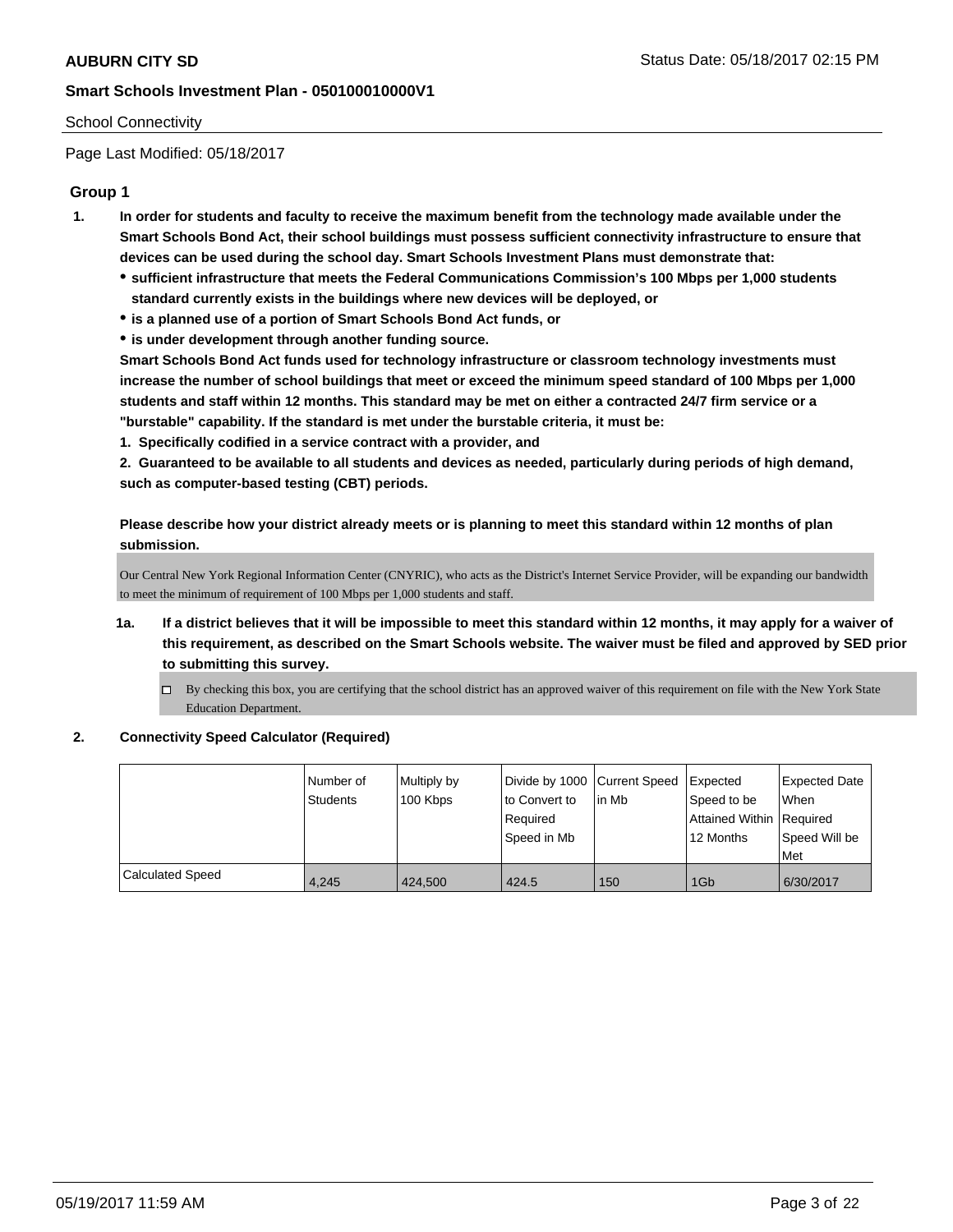#### School Connectivity

Page Last Modified: 05/18/2017

# **3. Describe how you intend to use Smart Schools Bond Act funds for high-speed broadband and/or wireless connectivity projects in school buildings.**

The district plans to utilize Smart Schools Bond Act funds to implement a full scale wireless network overhaul within our District. The current status of our wireless network infrastructure only permits basic "walk-around" wireless coverage. Our plan calls for the addition of a state-of-the-art, robust, wireless infrastructure including access in outdoor educational spaces open during non-school hours.

The wireless install calls for the installation of two, redundant wireless controllers, wireless access point installed in every instructional space, as well as exterior wireless access points that will provide wireless coverage within all school grounds to faculty, staff and students. The current wireless network was designed using a coverage model. Our intent is to implement a density driven model using these funds to accommodate the entry of more personal technology.

As part of the upgrade to Cisco 5520 wireless controllers, we will be purchasing Cisco ONE (Cisco Software Support Service) which includes the following:

Cisco ONE Wireless LAN Controller licenses

Cisco ONE Prime Infrastructure Device License for Lifecycle & Assurance for WLAN – This software allows the District to manage the wireless equipment (controllers and access points) in the field. This would be an upgrade on the existing version.

Cisco ONE Identity Services Engine (ISE) – This software allows the District to manage wireless endpoints in the field. This would be a new license. We would be purchasing one year of coverage in our base quote, and the District would then purchase a five year contract through CNYRIC BOCES. As part of the uninterruptible power supply (UPS) purchases, we are purchasing the physical unit with two battery packs, as well as a network monitoring card, along with the physical replacement/disposal of our existing UPS units. The replacement encompasses both our Network Operations Center at Auburn High School as well as all network closets throughout the District.

The "Rack Reconfiguration" details the physical work that needs to be done in our network closets to accommodate the new Cisco switches that are being installed as switches will need to be relocated to accommodate.

The "Power Modifications" that need to be complete is the electrical work required in each classroom to accommodate the interactive whiteboards. Interactive whiteboards require 120V power and therefore new power circuits will need to be provided.

# **4. Describe the linkage between the district's District Instructional Technology Plan and the proposed projects. (There should be a link between your response to this question and your response to Question 1 in Part E. Curriculum and Instruction "What are the district's plans to use digital connectivity and technology to improve teaching and learning?)**

The student, instructor, and parental demand and expectation that classrooms have access to digital connectivity and technology are on the rise. These components are key to improving student engagement, increasing student achievement, increasing collaboration, creativity, and preparing the student for future college and career opportunities. Furthermore, the potential for 1:1 implementation of devices to further enhance the educational experience through a variety of media, augmented reality, and collaboration tools make access to the digital environment an integral part of the 21st century classroom and learning experience.

Our district currently has a 1:1 pilot at one of our elementary schools and at our alternative high school in an attempt to learn the most effective tools, methods, activities, and software to improve student engagement and learning. It is our desire that these pilot classrooms will serve as models for future classroom deployments throughout the district. These teachers will develop the instructional skills and techniques necessary to become turn-key trainers throughout the district and provide the professional development necessary to ensure proper implementation of a digital rich environment. Use of the Smart School Bond monies will be a key funding source to build the necessary network

 infrastructure, display devices, and collaborative learning communities needed to ensure that a culture of a deep and digitally rich student learning experience is realized.

The implementation of the wireless network overhaul will provide a rock solid infrastructure which provides the density requirements needed to implement a successful 1:1 device initiative. This infrastructure initiative will better prepare the district for computer-based testing. We are planning to field test NYS exams on computers during the Spring 2017 exam administration and will use the SSBA funding to prepare the district wireless infrastructure to accommodate the process.

The implementation of interactive whiteboards and short throw projectors bring an unprecedented level of technology to the classroom in which the District has never seen. These devices will deliver tremendous benefits directly to the classroom which directly align with our instructional goals laid out within our Instructional technology plan submitted earlier this year. Some of those benefits include multimedia lessons and presentations including audio and video; collaborative problem solving; the ability to showcase student projects and presentations; provide virtual field trips; record lessons that can be used at a later date or by substitute teachers and documentation of student achievement.

We feel that these projects, yielded by these funds fit perfectly with our instructional goals. These funds give us the jumpstart we need to integrate 21st century learning into the classrooms at the Auburn Enlarged City School District.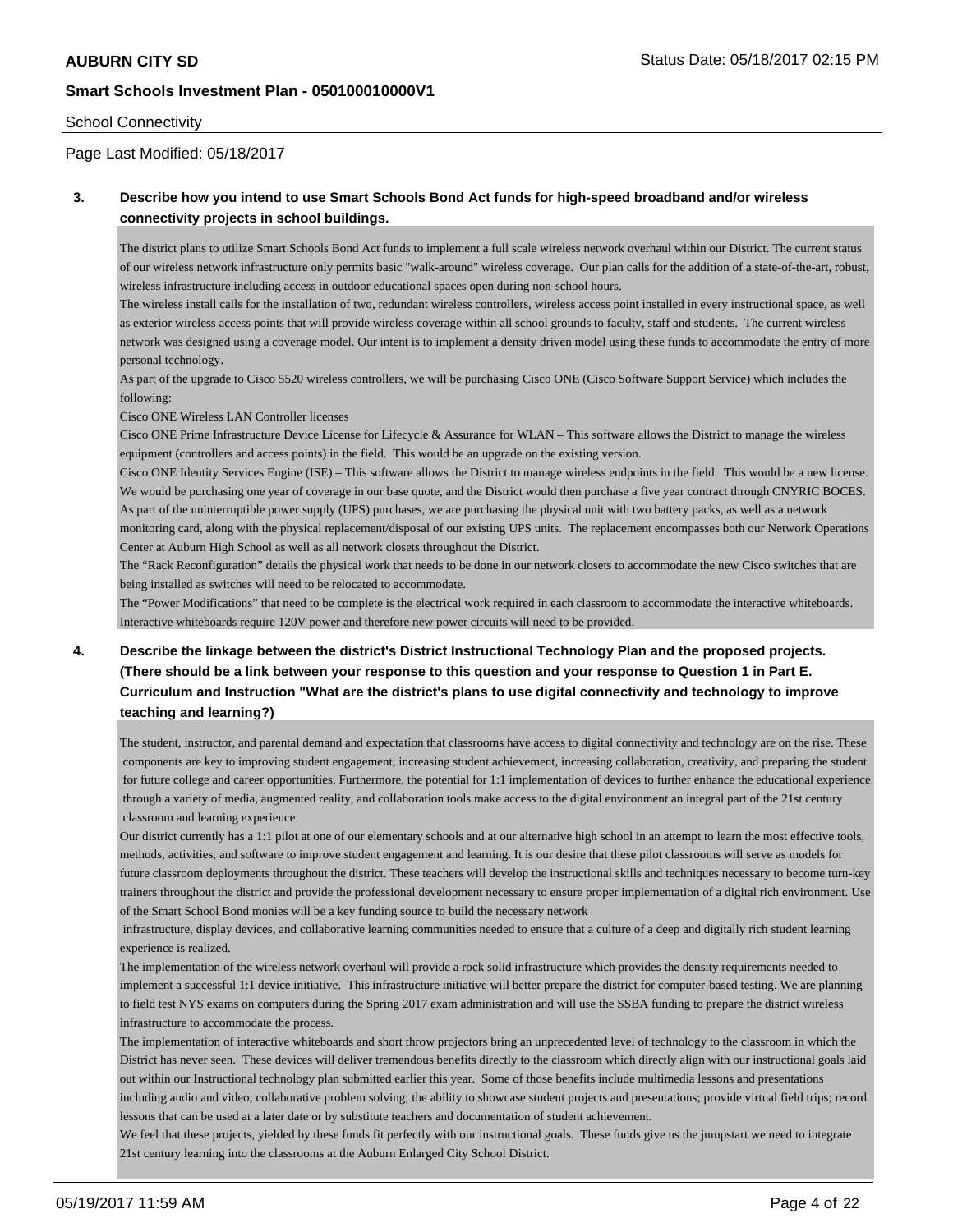#### School Connectivity

Page Last Modified: 05/18/2017

**5. If the district wishes to have students and staff access the Internet from wireless devices within the school building, or in close proximity to it, it must first ensure that it has a robust Wi-Fi network in place that has sufficient bandwidth to meet user demand.**

#### **Please describe how you have quantified this demand and how you plan to meet this demand.**

The district plans to utilize Smart Schools Bond Act funds to implement a full scale wireless network overhaul within our District. The current status of our wireless network infrastructure only permits basic "walk-around" wireless coverage. Our plan calls for the addition of a state-of-the-art, robust, wireless infrastructure including access in outdoor educational spaces open during non-school hours. The wireless install calls for the installation of two, redundant wireless controllers, wireless access point installed in every instructional space, as well as exterior wireless access points that will provide wireless coverage within all school grounds to faculty, staff and students. The current wireless network was designed using a coverage model. Our intent is to implement a density driven model using these funds to accommodate the entry of more personal technology.

**6. As indicated on Page 5 of the guidance, the Office of Facilities Planning will have to conduct a preliminary review of all capital projects, including connectivity projects.**

**Please indicate on a separate row each project number given to you by the Office of Facilities Planning.**

| Project Number        |
|-----------------------|
| 05-01-00-01-7-999-BA1 |
| 05-01-00-01-7-999-002 |

**7. Certain high-tech security and connectivity infrastructure projects may be eligible for an expedited review process as determined by the Office of Facilities Planning.**

#### **Was your project deemed eligible for streamlined review?**

Yes

**7a. Districts that choose the Streamlined Review Process will be required to certify that they have reviewed all installations with their licensed architect or engineer of record and provide that person's name and license number. The licensed professional must review the products and proposed method of installation prior to implementation and review the work during and after completion in order to affirm that the work was codecompliant, if requested.**

 $\boxtimes$  I certify that I have reviewed all installations with a licensed architect or engineer of record.

**8. Include the name and license number of the architect or engineer of record.**

| Name           | License Number |
|----------------|----------------|
| Philip W. Wise | 16550          |

**9. If you are submitting an allocation for School Connectivity complete this table. Note that the calculated Total at the bottom of the table must equal the Total allocation for this category that you entered in the SSIP Overview overall budget.**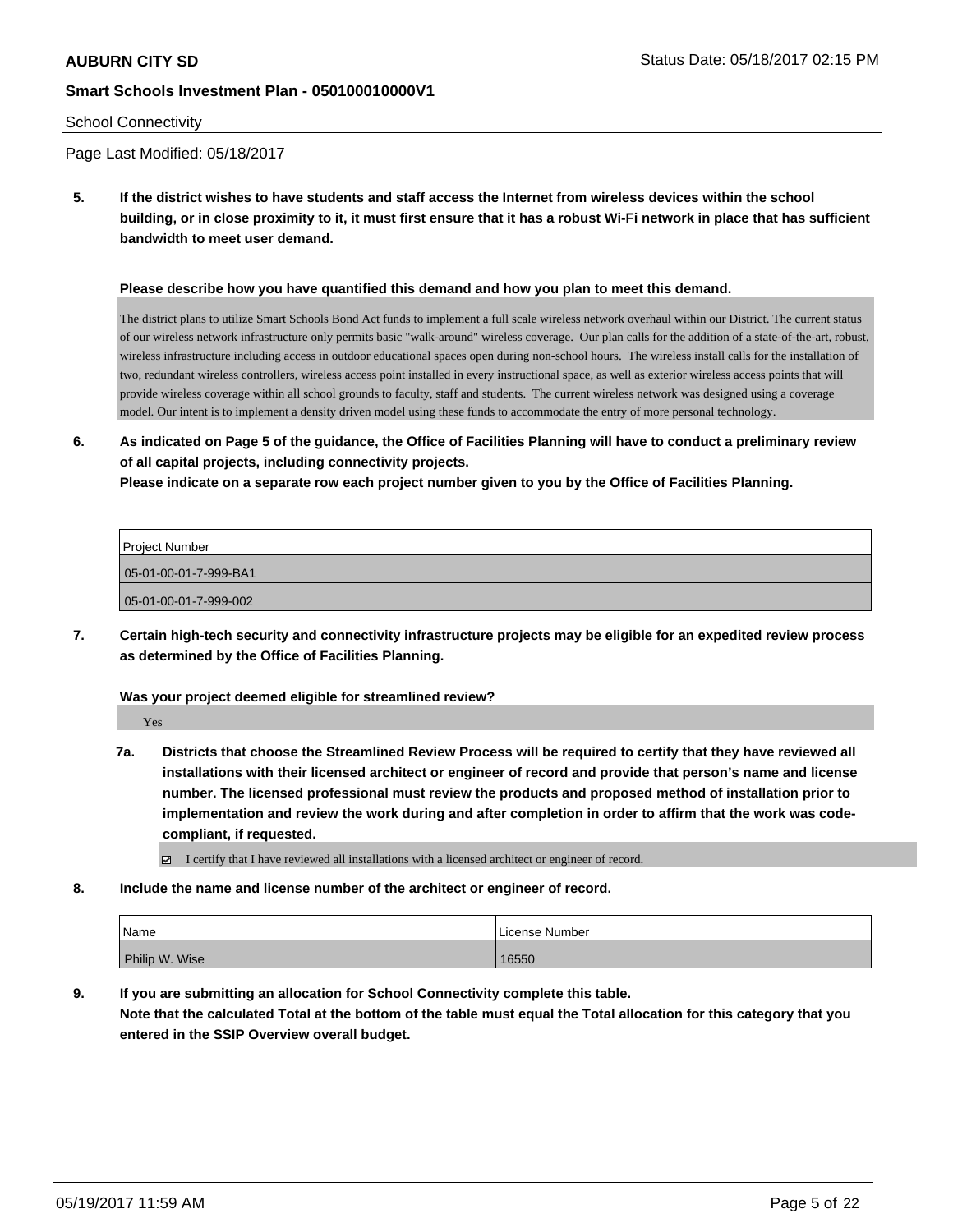School Connectivity

Page Last Modified: 05/18/2017

|                                            | Sub-          |
|--------------------------------------------|---------------|
|                                            | Allocation    |
| Network/Access Costs                       | 1,103,862     |
| <b>Outside Plant Costs</b>                 | (No Response) |
| School Internal Connections and Components | 660,645       |
| <b>Professional Services</b>               | (No Response) |
| Testing                                    | (No Response) |
| <b>Other Upfront Costs</b>                 | (No Response) |
| <b>Other Costs</b>                         | (No Response) |
| Totals:                                    | 1,764,507     |

**10. Please detail the type, quantity, per unit cost and total cost of the eligible items under each sub-category. This is especially important for any expenditures listed under the "Other" category. All expenditures must be eligible for tax-exempt financing to be reimbursed through the SSBA. Sufficient detail must be provided so that we can verify this is the case. If you have any questions, please contact us directly through smartschools@nysed.gov. NOTE: Wireless Access Points should be included in this category, not under Classroom Educational Technology, except those that will be loaned/purchased for nonpublic schools.**

| Select the allowable expenditure<br>type. | Item to be purchased                   | Quantity       | Cost per Item  | <b>Total Cost</b> |
|-------------------------------------------|----------------------------------------|----------------|----------------|-------------------|
| Repeat to add another item under          |                                        |                |                |                   |
| each type.                                |                                        |                |                |                   |
| <b>Network/Access Costs</b>               | <b>Network Switches</b>                | 29             | 8,280          | 240,120           |
| <b>Network/Access Costs</b>               | <b>Interior Wireless Access Points</b> | 439            | 1,104          | 484.656           |
| Network/Access Costs                      | <b>Exterior Wireless Access Points</b> | 33             | 2,622          | 86,526            |
| Network/Access Costs                      | Wireless Controllers (Cisco 5520)      | $\overline{2}$ | 20,700         | 41,400            |
| <b>Connections/Components</b>             | <b>Wireless Integration Services</b>   | 472            | 73             | 34,692            |
| Network/Access Costs                      | UPS - Medium                           | 26             | 6.900          | 179,400           |
| <b>Network/Access Costs</b>               | <b>UPS - Large</b>                     | $\overline{2}$ | 13,800         | 27,600            |
| Network/Access Costs                      | <b>Rack Reconfiguration</b>            | 32             | 1,380          | 44,160            |
| <b>Connections/Components</b>             | <b>HDMI</b> cabling                    | 359            | 552            | 198,168           |
| <b>Connections/Components</b>             | Power Modifications to display devices | 359            | 626            | 224,734           |
| <b>Connections/Components</b>             | CAT 6A cabling                         | 276            | 621            | 171,396           |
| <b>Connections/Components</b>             | CAT 6A cabling with difficult pathways | 33             | 759            | 25,047            |
| <b>Connections/Components</b>             | Patch cables and installation(Lot)     | 944            | $\overline{7}$ | 6,608             |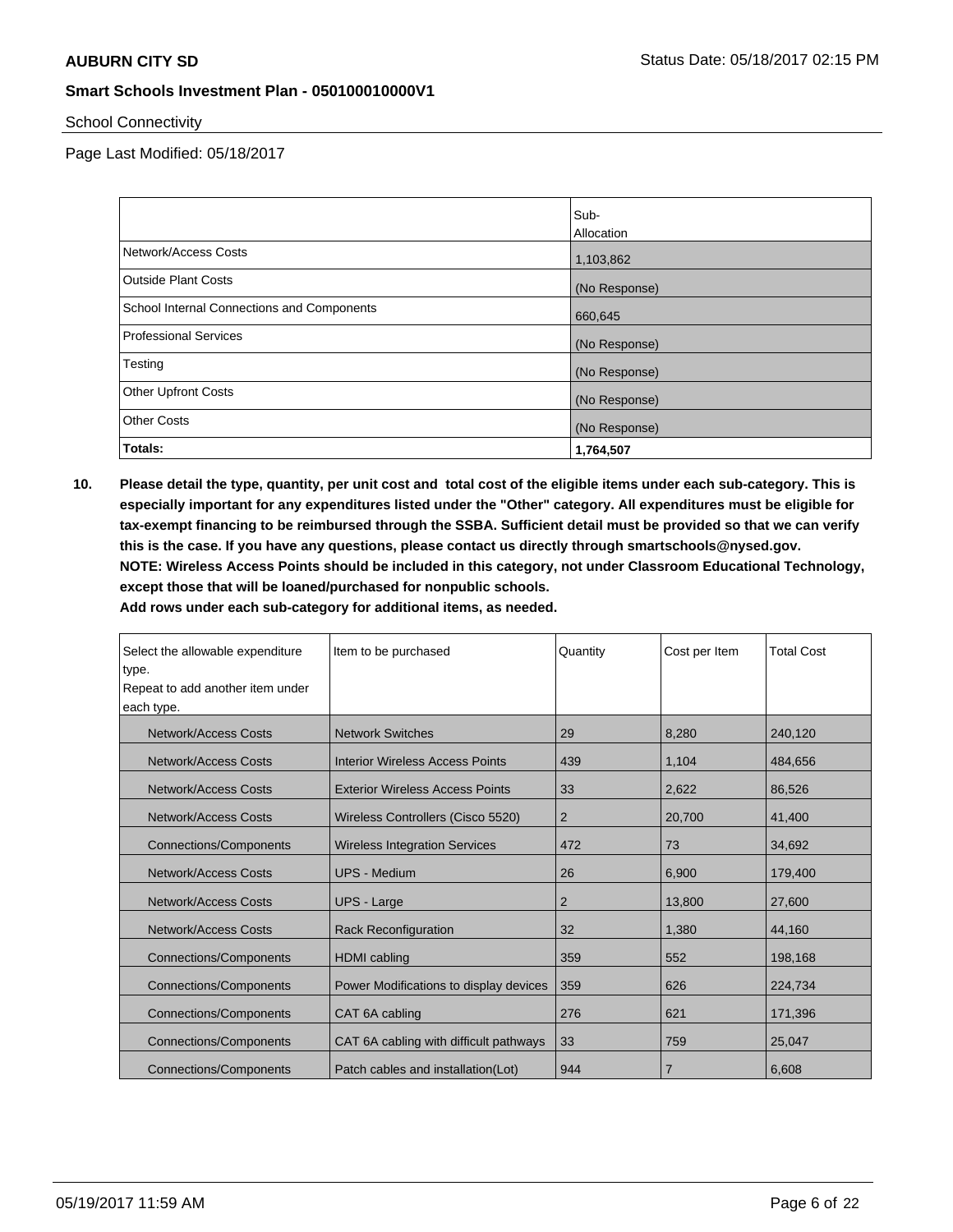Community Connectivity (Broadband and Wireless)

Page Last Modified: 04/26/2017

### **Group 1**

**1. Describe how you intend to use Smart Schools Bond Act funds for high-speed broadband and/or wireless connectivity projects in the community.**

(No Response)

**2. Please describe how the proposed project(s) will promote student achievement and increase student and/or staff access to the Internet in a manner that enhances student learning and/or instruction outside of the school day and/or school building.**

(No Response)

**3. Community connectivity projects must comply with all the necessary local building codes and regulations (building and related permits are not required prior to plan submission).**

 $\Box$  I certify that we will comply with all the necessary local building codes and regulations.

**4. Please describe the physical location of the proposed investment.**

(No Response)

**5. Please provide the initial list of partners participating in the Community Connectivity Broadband Project, along with their Federal Tax Identification (Employer Identification) number.**

| <b>Project Partners</b> | Federal ID#     |
|-------------------------|-----------------|
| (No Response)           | l (No Response) |

**6. If you are submitting an allocation for Community Connectivity, complete this table. Note that the calculated Total at the bottom of the table must equal the Total allocation for this category that you entered in the SSIP Overview overall budget.**

|                                    | Sub-Allocation |
|------------------------------------|----------------|
| Network/Access Costs               | (No Response)  |
| Outside Plant Costs                | (No Response)  |
| <b>Tower Costs</b>                 | (No Response)  |
| <b>Customer Premises Equipment</b> | (No Response)  |
| <b>Professional Services</b>       | (No Response)  |
| Testing                            | (No Response)  |
| <b>Other Upfront Costs</b>         | (No Response)  |
| <b>Other Costs</b>                 | (No Response)  |
| Totals:                            | 0              |

**7. Please detail the type, quantity, per unit cost and total cost of the eligible items under each sub-category. This is especially important for any expenditures listed under the "Other" category. All expenditures must be capital-bond eligible to be reimbursed through the SSBA. If you have any questions, please contact us directly through smartschools@nysed.gov.**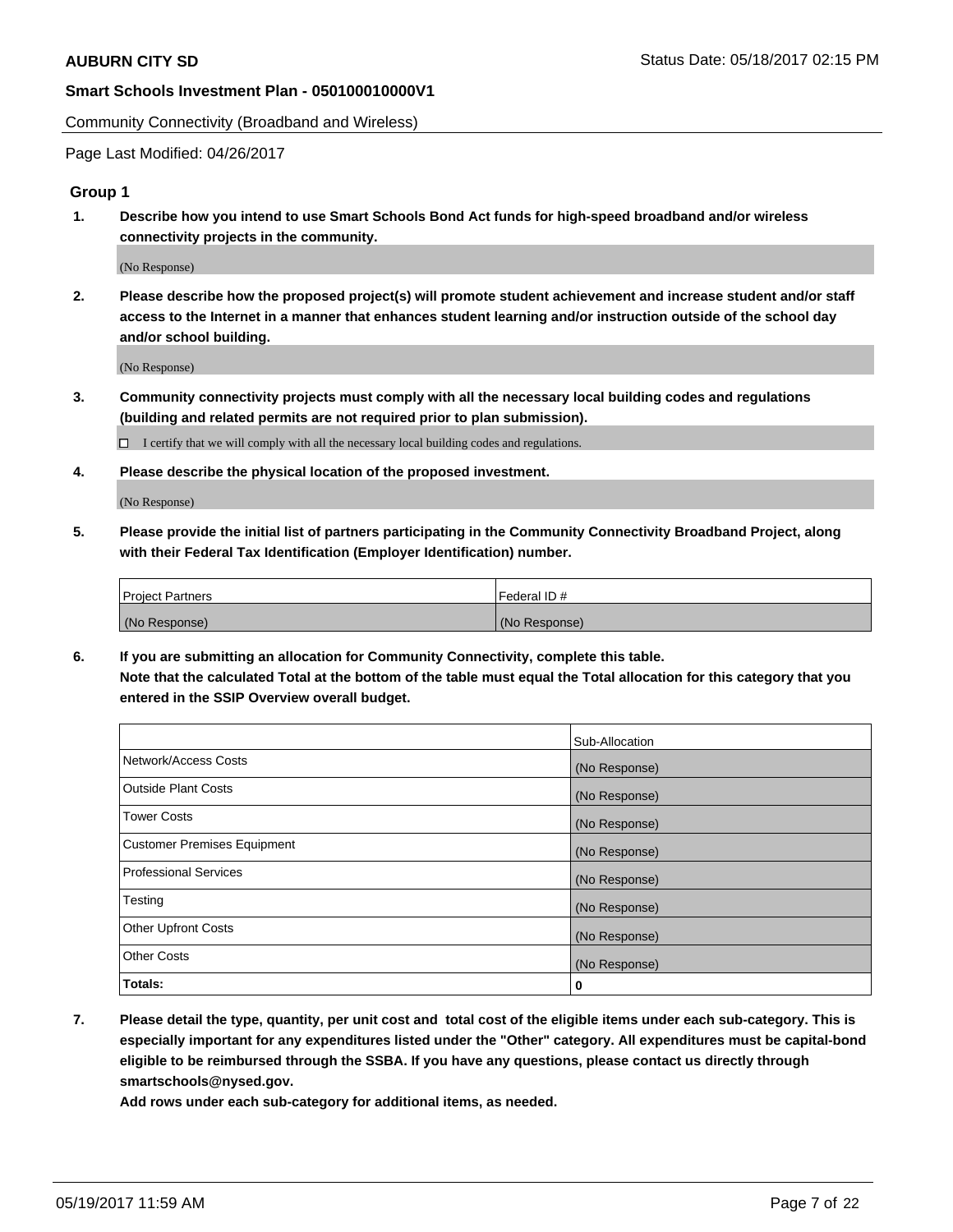Community Connectivity (Broadband and Wireless)

| Select the allowable expenditure | Item to be purchased | Quantity      | Cost per Item | <b>Total Cost</b> |
|----------------------------------|----------------------|---------------|---------------|-------------------|
| type.                            |                      |               |               |                   |
| Repeat to add another item under |                      |               |               |                   |
| each type.                       |                      |               |               |                   |
| (No Response)                    | (No Response)        | (No Response) | (No Response) | (No Response)     |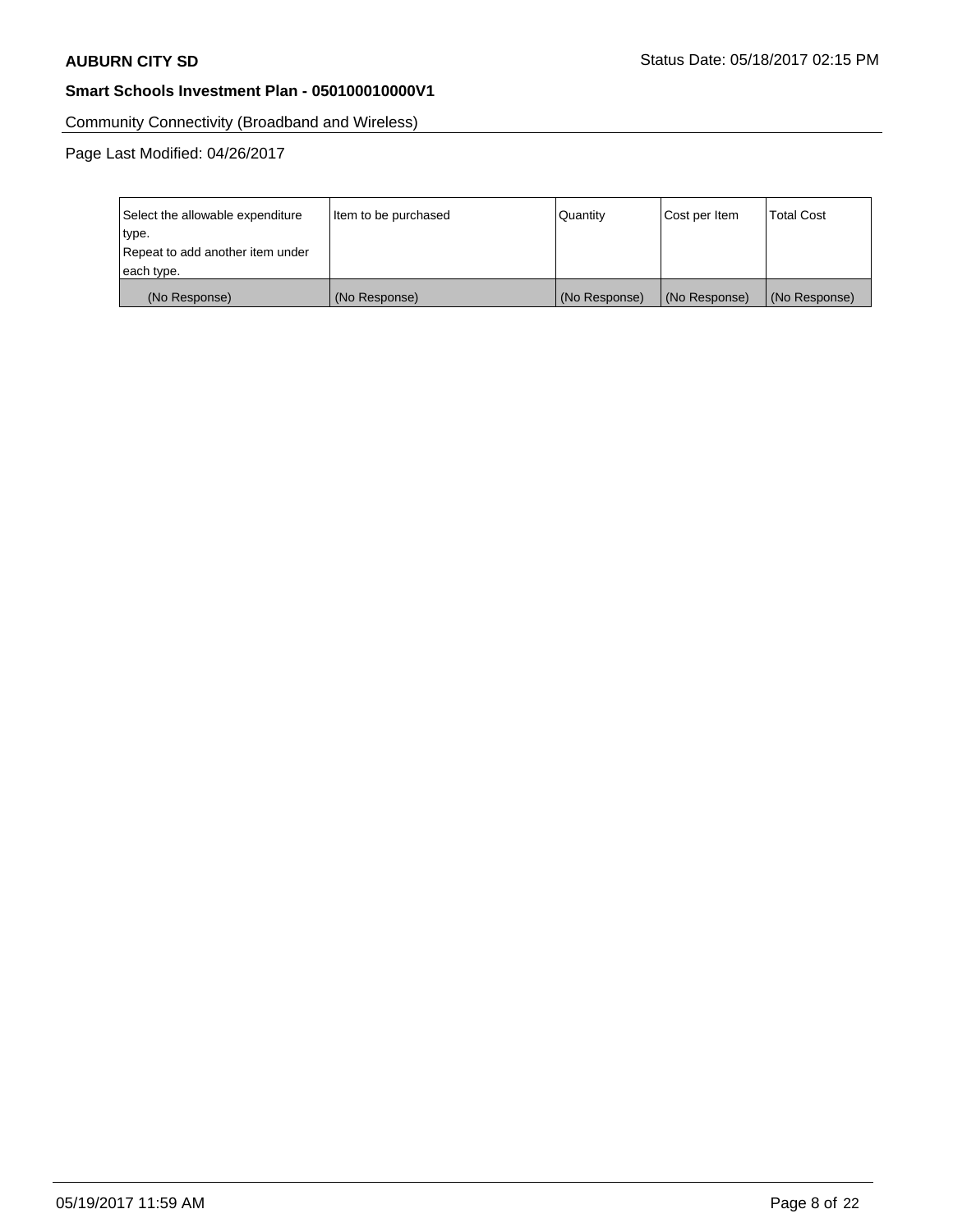### Classroom Learning Technology

Page Last Modified: 05/18/2017

## **Questions**

**1. In order for students and faculty to receive the maximum benefit from the technology made available under the Smart Schools Bond Act, their school buildings must possess sufficient connectivity infrastructure to ensure that devices can be used during the school day. Smart Schools Investment Plans must demonstrate that sufficient infrastructure that meets the Federal Communications Commission's 100 Mbps per 1,000 students standard currently exists in the buildings where new devices will be deployed, or is a planned use of a portion of Smart Schools Bond Act funds, or is under development through another funding source.**

**Smart Schools Bond Act funds used for technology infrastructure or classroom technology investments must increase the number of school buildings that meet or exceed the minimum speed standard of 100 Mbps per 1,000 students and staff within 12 months. This standard may be met on either a contracted 24/7 firm service or a "burstable" capability. If the standard is met under the burstable criteria, it must be:**

**1. Specifically codified in a service contract with a provider, and**

**2. Guaranteed to be available to all students and devices as needed, particularly during periods of high demand, such as computer-based testing (CBT) periods.**

**Please describe how your district already meets or is planning to meet this standard within 12 months of plan submission.**

Our Central New York Regional Information Center (CNYRIC), who acts as the District's Internet Service Provider, will be expanding our bandwidth to meet the minimum of requirement of 100 Mbps per 1,000 students and staff.

- **1a. If a district believes that it will be impossible to meet this standard within 12 months, it may apply for a waiver of this requirement, as described on the Smart Schools website. The waiver must be filed and approved by SED prior to submitting this survey.**
	- $\Box$  By checking this box, you are certifying that the school district has an approved waiver of this requirement on file with the New York State Education Department.

#### **2. Connectivity Speed Calculator (Required)**

|                  | l Number of<br>Students | Multiply by<br>100 Kbps | to Convert to           | Divide by 1000 Current Speed Expected<br>l in Mb | Speed to be                           | Expected Date<br>When |
|------------------|-------------------------|-------------------------|-------------------------|--------------------------------------------------|---------------------------------------|-----------------------|
|                  |                         |                         | Reauired<br>Speed in Mb |                                                  | Attained Within Required<br>12 Months | Speed Will be<br>Met  |
| Calculated Speed | 4.245                   | 424,500                 | 424.5                   | 150                                              | 1G <sub>b</sub>                       | 6/30/2017             |

**3. If the district wishes to have students and staff access the Internet from wireless devices within the school building, or in close proximity to it, it must first ensure that it has a robust Wi-Fi network in place that has sufficient bandwidth to meet user demand.**

#### **Please describe how you have quantified this demand and how you plan to meet this demand.**

The district plans to utilize Smart Schools Bond Act funds to implement a full scale wireless network overhaul within our District. The current status of our wireless network infrastructure only permits basic "walk-around" wireless coverage. Our plan calls for the addition of a state-of-the-art, robust, wireless infrastructure including access in outdoor educational spaces open during non-school hours. The wireless install calls for the installation of two, redundant wireless controllers, wireless access point installed in every instructional space, as well as exterior wireless access points that will provide wireless coverage within all school grounds to faculty, staff and students. The current wireless network was designed using a coverage model. Our intent is to implement a density driven model using these funds to accommodate the entry of more personal technology.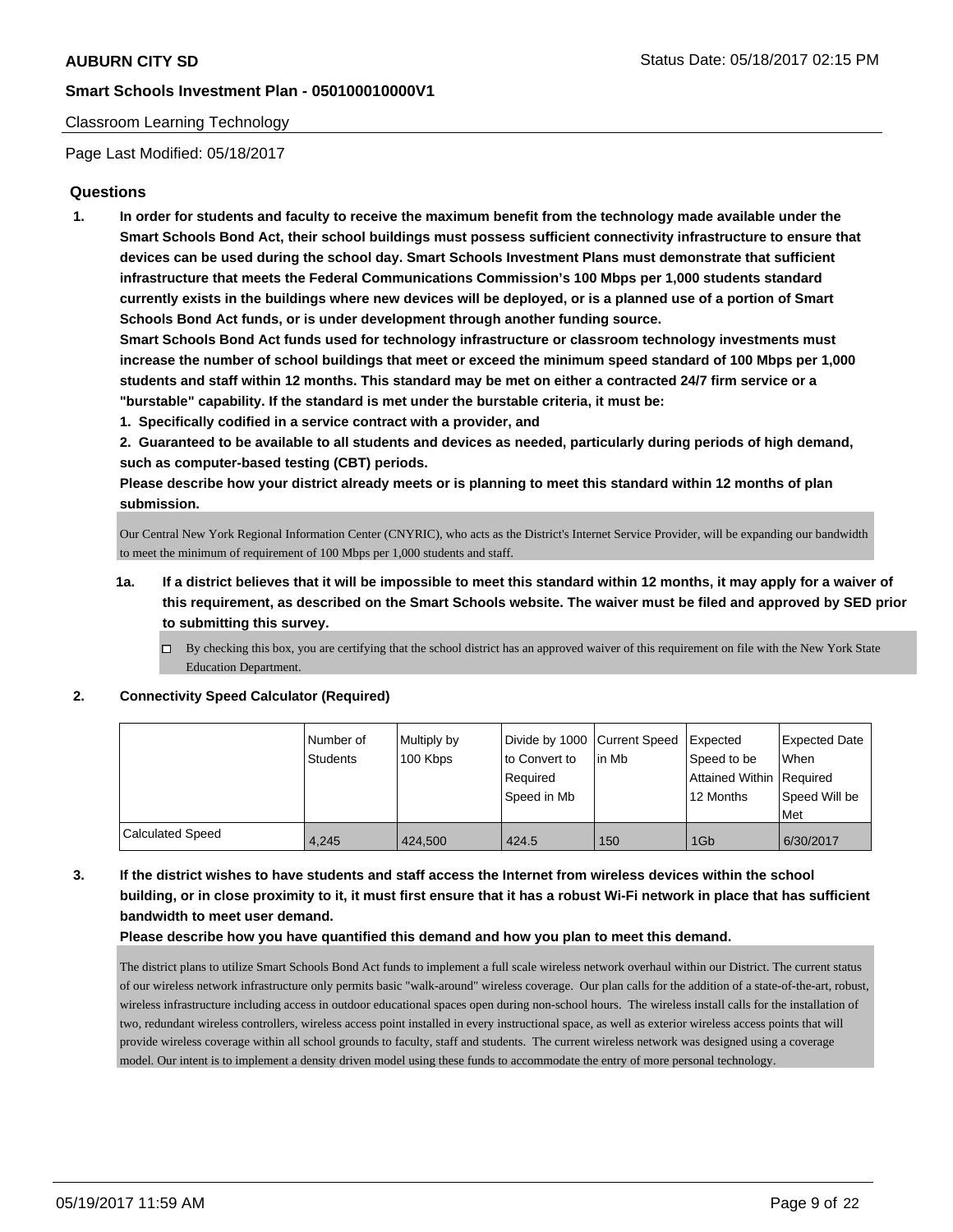### Classroom Learning Technology

Page Last Modified: 05/18/2017

**4. All New York State public school districts are required to complete and submit an Instructional Technology Plan survey to the New York State Education Department in compliance with Section 753 of the Education Law and per Part 100.12 of the Commissioner's Regulations.**

**Districts that include educational technology purchases as part of their Smart Schools Investment Plan must have a submitted and approved Instructional Technology Plan survey on file with the New York State Education Department.**

- By checking this box, you are certifying that the school district has an approved Instructional Technology Plan survey on file with the New York State Education Department.
- **5. Describe the devices you intend to purchase and their compatibility with existing or planned platforms or systems. Specifically address the adequacy of each facility's electrical, HVAC and other infrastructure necessary to install and support the operation of the planned technology.**

The District intends to purchase Promethean ActivBoard interactive whiteboards, and Epson ultra short throw projectors to replace existing whiteboards and outdated Promethean interactive whiteboard technologies. The only infrastructure needed to install the interactive whiteboard and projectors are power for both items and cabling for the projector inputs.

The District has already worked with technicians and a technology planning specialist from Promeathean and has determined what additions are needed to support the new equipment.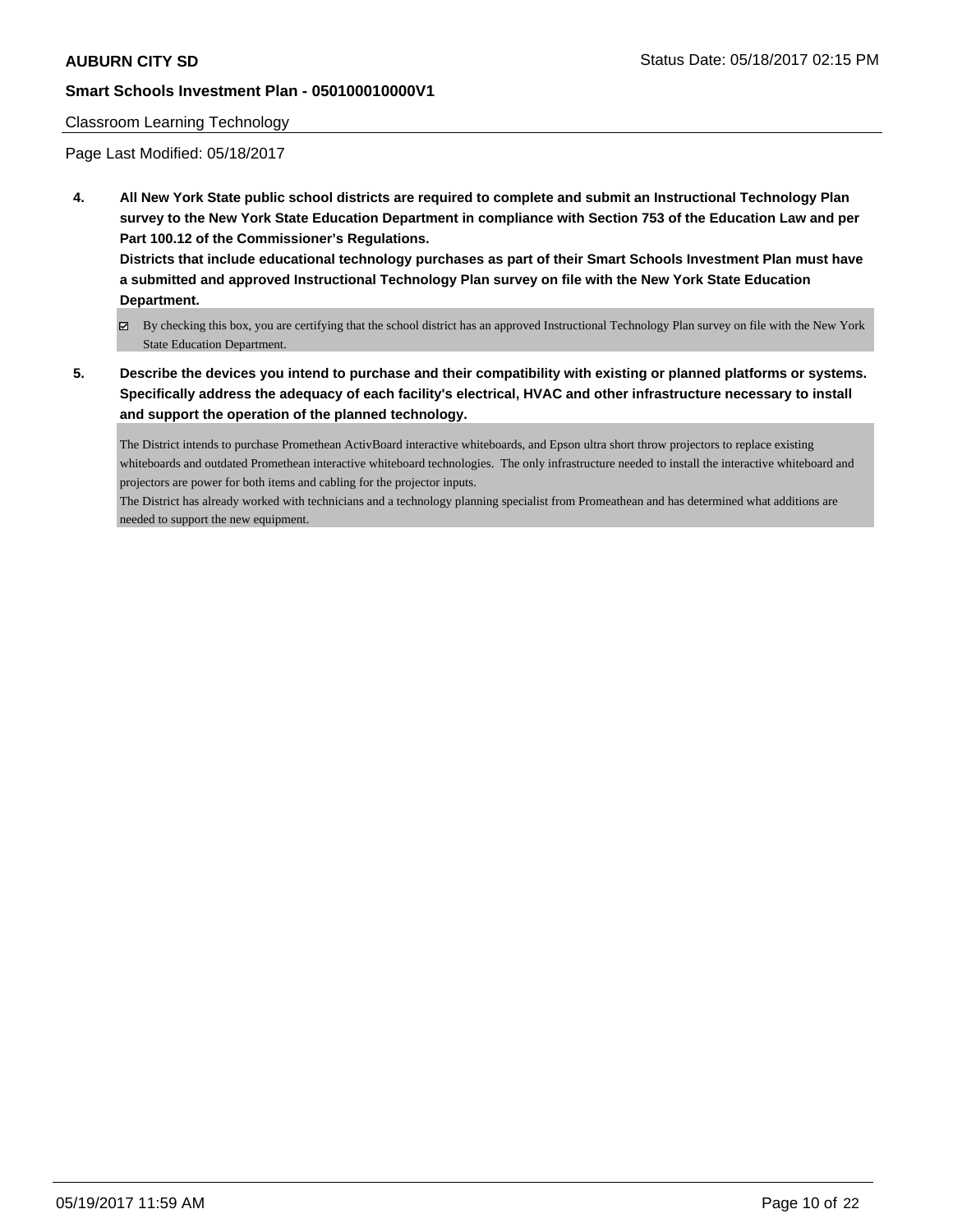#### Classroom Learning Technology

Page Last Modified: 05/18/2017

- **6. Describe how the proposed technology purchases will:**
	- **> enhance differentiated instruction;**
	- **> expand student learning inside and outside the classroom;**
	- **> benefit students with disabilities and English language learners; and**
	- **> contribute to the reduction of other learning gaps that have been identified within the district.**

**The expectation is that districts will place a priority on addressing the needs of students who struggle to succeed in a rigorous curriculum. Responses in this section should specifically address this concern and align with the district's Instructional Technology Plan (in particular Question 2 of E. Curriculum and Instruction: "Does the district's instructional technology plan address the needs of students with disabilities to ensure equitable access to instruction, materials and assessments?" and Question 3 of the same section: "Does the district's instructional technology plan address the provision of assistive technology specifically for students with disabilities to ensure access to and participation in the general curriculum?"**

The District's instructional technology, along with the SMART Schools investment plan does not separate the learning needs of students into categories of general and special education. The District believes it has the responsibility to provide equitable and adequate access to instruction, materials, and assessments to all students. Thanks in part to a full time Staff Developer along with a newly established Learning Technology initiative, the District has already begun the process of migrating its learning experiences to a digital platform. Teachers use their classrooms websites, Google Classroom and Google Apps for Education, SchoolTool parent portal, and social media to engage learners in a manner in which they are most comfortable and which is the most conducive to their learning style, while extending the classroom and learning experiences across traditional boundaries. Some classrooms continue to utilize Promethean interactive whiteboards which advanced our abilities to provide differentiated instruction and expand student learning inside and outside of the classroom, supporting both our general and special education students. These whiteboards, which were installed nine years ago, are now aged and limited in their capacity to continue to support the needs of 21st century learning. The technology and feature set available in the Promethean interactive whiteboards are very similar to that of our existing Promethean boards, they would just have the latest and greatest hardware and would give both teachers and students to instantly communicate and collaborate thanks to the advanced Promethean ActivConnect software. The District will have the assurance that these boards will provide a technical experience for our students for many years to come. The Promethean board in tandem with ClassFlow and ActivConnect allow educators to assess student learning in real time, allowing them to make individual modifications to student learning experiences. As a result, educations can close or eliminate learning gaps more quickly. The Epson ultra-short throw projector also delivers new technology allowing anyone to connect wirelessly to the projector on demand. This allows more flexibility in the classroom and by combining these technologies into the classroom allow for new learning experiences for all of our students.

The Auburn Enlarged City School District's core values include equity and access. Equitable access to digital tools and information is an essential goal of our instructional technology plan and the Smart Schools investment plan. Interactive whiteboards, wireless network connectivity, and ultrashort throw projectors will be provided to the general education population, but we will ensure as a district that this technology will be equally beneficial to our special education students. The Promethean interactive whiteboards that we have elected to purchase, are of an open architecture, meaning anything that can run on a Mac or Windows operating system, can be accessible on the interactive whiteboard. This means teaching staff can utilize existing applications, along with built in accessibility within the interactive whiteboard to seamlessly develop new lesson plans with students. They can also select from new software that may work better on a new larger interactive whiteboard, contrary to what they had in the past. In addition we also plan on meeting and exceeding the technology needs of our ELL students with the interactive whiteboards. The

Promethean interactive whiteboards allow us to engage students with all learning styles, and facilitate differentiated instruction. These boards also help students improve language skills through group collaboration which is possible with the interactive whiteboards we have selected. By integrating software into the open framework of the interactive whiteboard we will be able to create visually engaging and easy to comprehend lessons all while having the ability to assess understanding instantly, as well as track results and enhance learning outcomes like never before with the purchase of this Smart Schools funding.

Special education teachers will also receive professional development and support in the areas of assistive technology. We will work with our in house Staff Developer to ensure that we are adequately meeting the needs of all students in our district. The availability and access to technology will serve to enhance teachers' abilities to differentiate instruction and meet the needs of diverse students.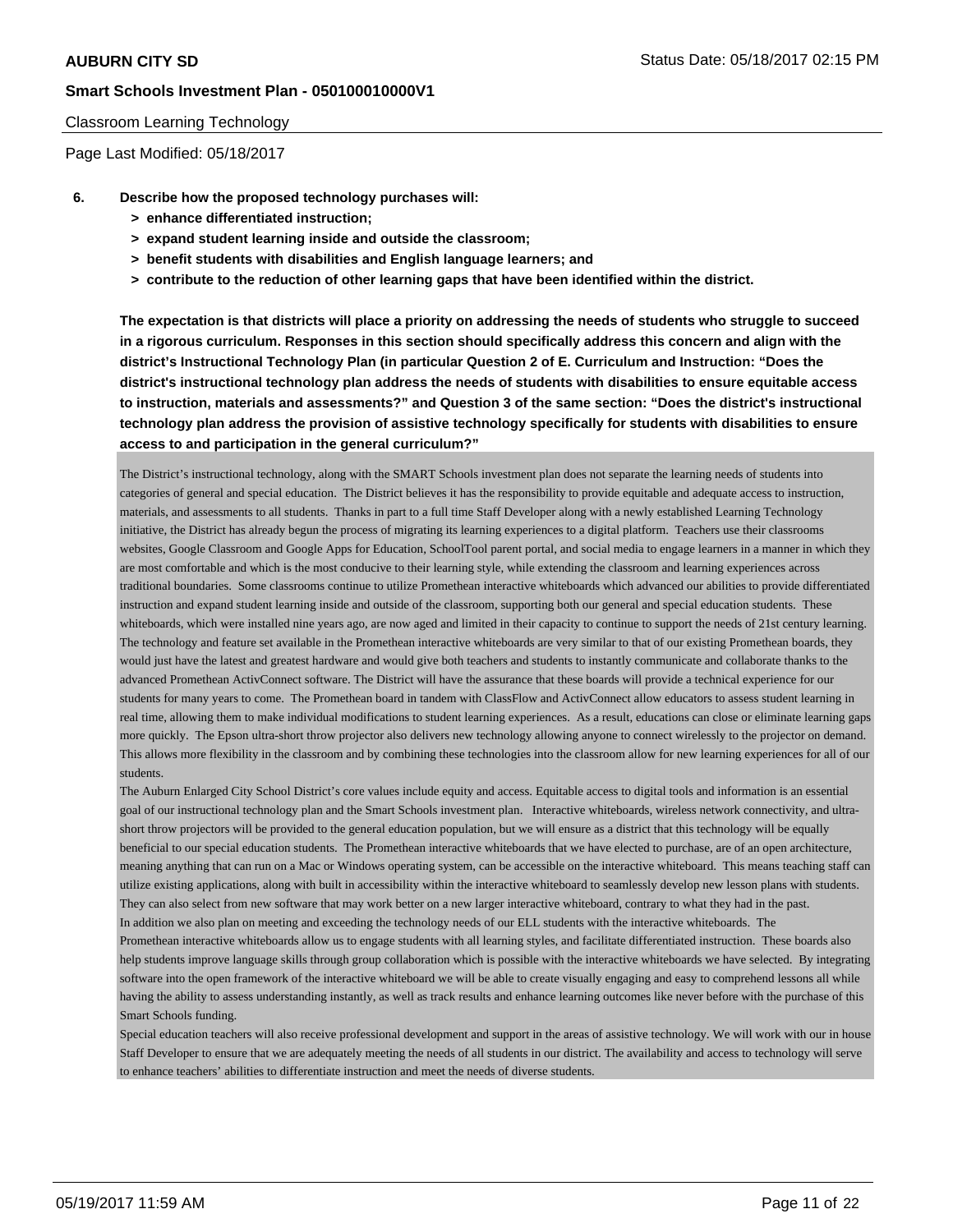#### Classroom Learning Technology

Page Last Modified: 05/18/2017

# **7. Where appropriate, describe how the proposed technology purchases will enhance ongoing communication with parents and other stakeholders and help the district facilitate technology-based regional partnerships, including distance learning and other efforts.**

The District has already begun the process of migrating its learning experiences to a digital platform. Teachers use their classrooms websites, Google Classroom and Google Apps for Education, SchoolTool parent portal, and social media to engage learners in a manner in which they are most comfortable and which is the most conducive to their learning style, while extending the classroom and learning experiences across traditional boundaries. Some classrooms continue to utilize Promethean interactive whiteboards which advanced our abilities to provide differentiated instruction and expand student learning inside and outside of the classroom, supporting both our general and special education students. These whiteboards, which were installed nine years ago, are now aged and limited in their capacity to continue to support the needs of 21st century learning. The technology and feature set available in the Promethean interactive whiteboard are very similar to that of the Promethean, with one major exception. Software and hardware have advanced by leaps and bounds. The District will have the assurance that these boards will provide a technical experience for our students for many years to come. The Promethean board in tandem with ClassFlow and ActivConnect allow educators to assess student learning in real time, allowing them to make individual modifications to student learning experiences. As a result, educations can close or eliminate learning gaps more quickly. The whiteboards will provide distance learning experiences by allowing teachers to present and capture their lesson by either utilizing screen or video capture and uploading that into their Google Drive with the click of a button. Additionally, these lessons can be imported into our online video platform, Ensemble video, so students can access these lessons on demand at anytime. These technologies will assist to bridge the home to school technology access gap that exist for students.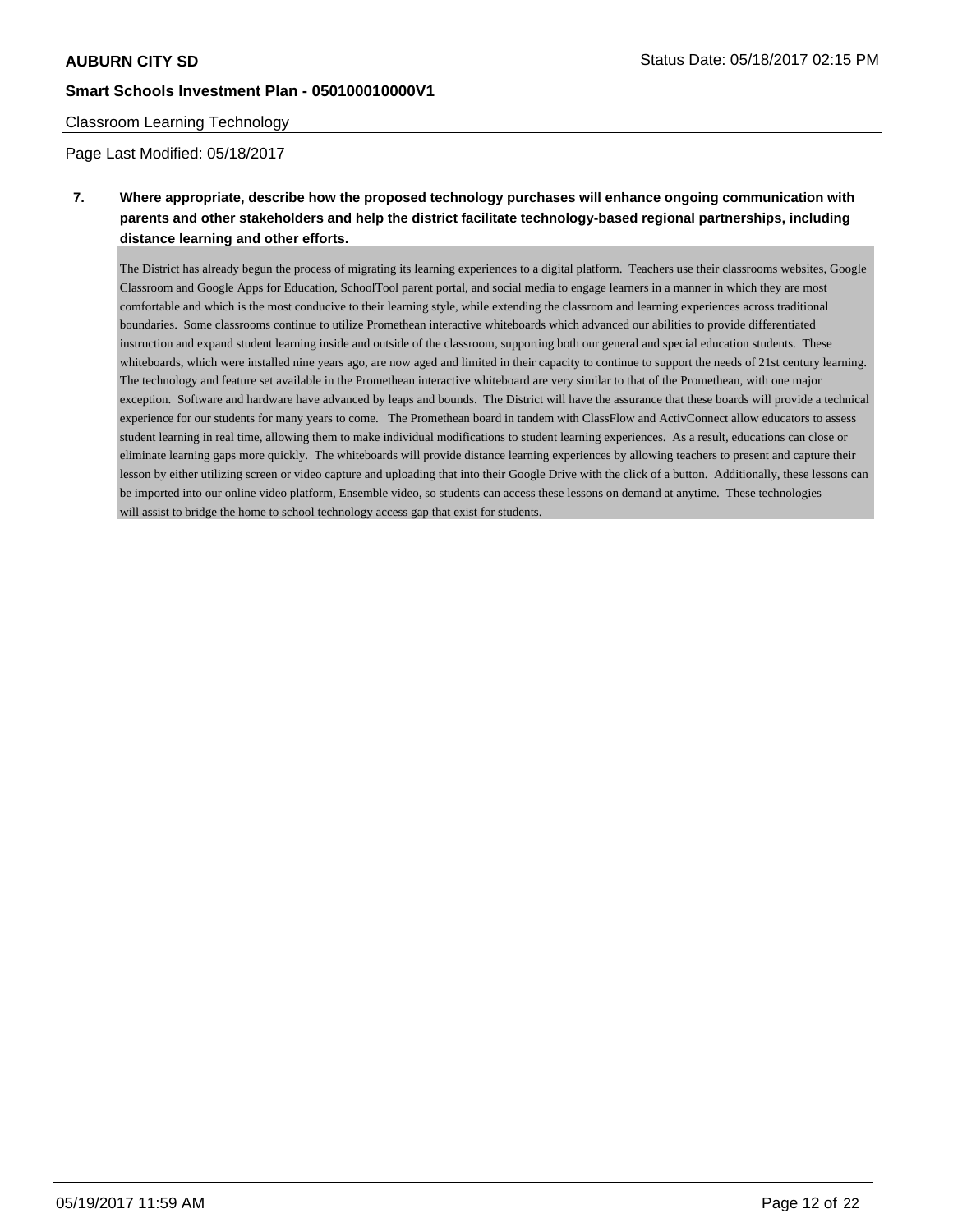#### Classroom Learning Technology

Page Last Modified: 05/18/2017

**8. Describe the district's plan to provide professional development to ensure that administrators, teachers and staff can employ the technology purchased to enhance instruction successfully.**

**Note: This response should be aligned and expanded upon in accordance with your district's response to Question 1 of F. Professional Development of your Instructional Technology Plan: "Please provide a summary of professional development offered to teachers and staff, for the time period covered by this plan, to support technology to enhance teaching and learning. Please include topics, audience and method of delivery within your summary."**

At the Auburn Enlarged City School District, it is understood that good teachers never stop learning. There are always new areas to explore in the practice of teaching. One fresh innovation can make all the difference to both the teacher and student experience. Teachers are our priority because when they succeed, their students succeed. We operate with the motto that the next professional learning opportunity taken could very well be the most important one.

 Technology integration in our classrooms is an ongoing mission for our school district. By providing technology workshops to all faculty and staff on a consistent monthly basis, we are striving to meet the need for continuous education and improvement. Training is designed to meet the needs of educators of all levels of expertise and is differentiated in order to meet the needs of diverse learners. Teachers are fully utilizing technology workshops offered to them by the school district. We have delivered learning sessions involving Google School for Education and its associated applications, School Website Design and Classroom Integration, iWorks, Microsoft Office, Promethean Boards, iOS devices and other miscellaneous topics.

 Our Professional Developers provide continuous, ongoing support throughout the year, such as follow-up meetings, modeling, co-teaching of classes, mentoring and opportunities for additional training. During workshops, teachers are provided the opportunity to listen to the ideas of their peers and to exchange and discuss teaching practices, which in turn, helps to improve classroom instruction.

 Working with Professional Developers, teachers cultivate the knowledge and skills necessary to design and implement differentiated instructional and assessment strategies that help to meet diverse student learning needs.

 Additionally, the use of technology strengthens the communication between parents and families. By integrating baseline and summative testing, educators learn how to analyze, collect, and report on several sources of student data throughout the year. Educators are also able to view and analyze results of local and state assessments.

Professional development that is provided ensures ongoing technology to both teachers and students. This training provides educators an opportunity to apply these technologies to create new learning environments for their students. Educators are able to evaluate the effectiveness of the instruction and monitor student learning. Professional development encourages educators to use available technology to engage students in relevant and innovative ways.

 Professional development offers multiple formats to enhance the learning experience of both educators and teachers and ensures ongoing growth in the quality of the technology experience. We recognize the outstanding benefits that effective technology integration brings to our students, so by providing these workshops, teachers can develop and fine-tune their 21st Century skills.

In order to deliver these workshops in a manner that is accommodating and effective, the District has developed a plan to ensure that needs of our faculty in terms of integrating technology within the classroom are identified, met and exceeded. We start by identifying dates throughout the year where our staff developer can deliver activities and opportunities to our staff through many different types of learning environments. We host these events during our Superintendent Conference days, faculty meetings, workshops, after school, during faulty planning time, department meetings, and team meetings. We also have the ability to deliver live one on one training using collaborative software like the Zoom client, we use Ensemble video to archive sessions that have already taken place that can be reviewed at any time. We continually adjust our approach and lessons to adapt to the needs of our faculty and staff. For example, new faculty may need PD in new software the District utilizes such as Google Classroom, Google Apps for Education, Moodle, etc… Other faculty may wish to explore PD in the flipped classroom or social media. This is why it is so critical to understand the needs of the faculty and to offer PD strictly based on these needs. This is why it is important to continue to shape our PD offerings on an ongoing basis, expand the capacity of our in house turnkey trainers, while being flexible in how we offer PD to our faculty and staff.

# **9. Districts must contact the SUNY/CUNY teacher preparation program that supplies the largest number of the district's new teachers to request advice on innovative uses and best practices at the intersection of pedagogy and educational technology.**

By checking this box, you certify that you have contacted the SUNY/CUNY teacher preparation program that supplies the largest number of your new teachers to request advice on these issues.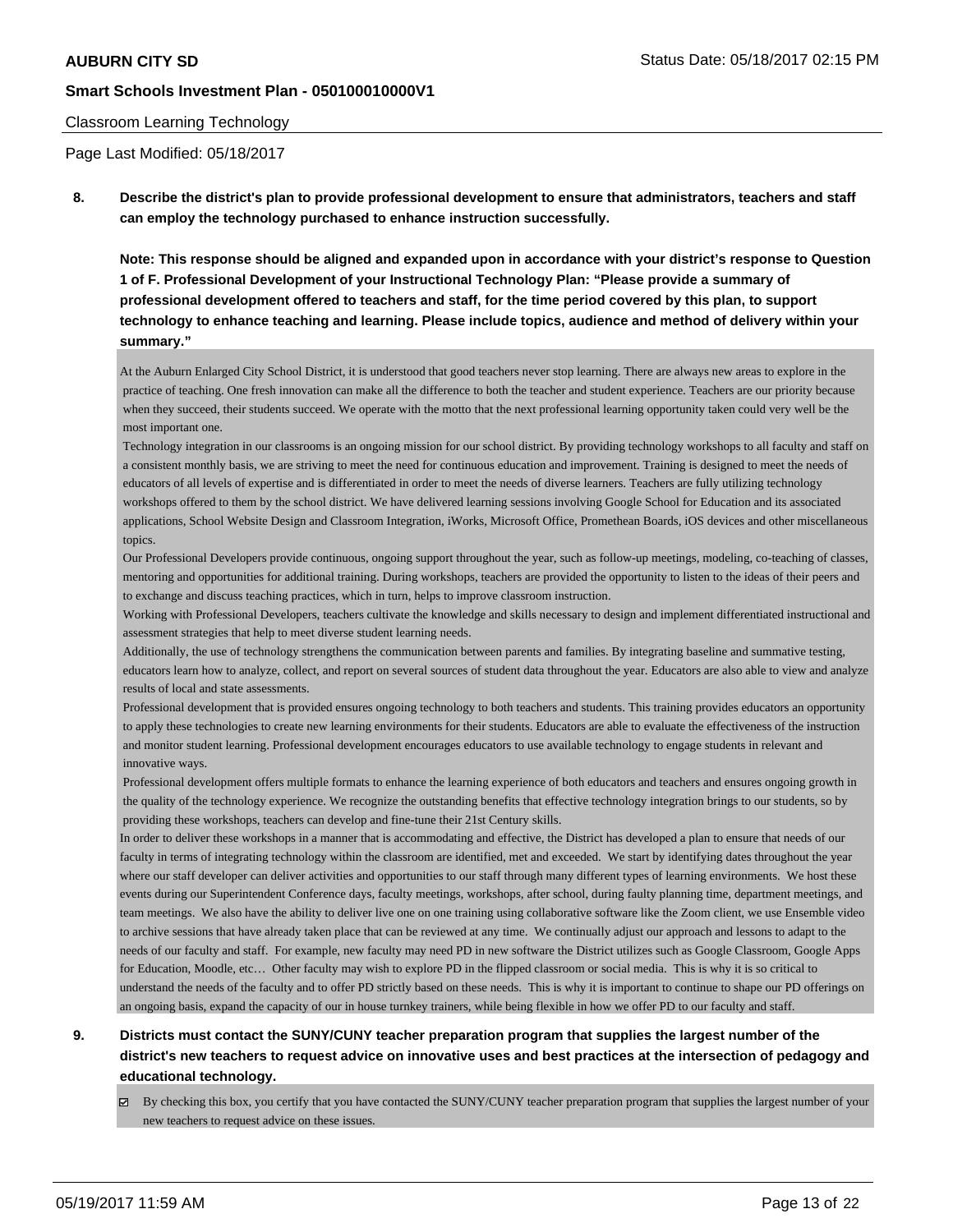Classroom Learning Technology

Page Last Modified: 05/18/2017

**9a. Please enter the name of the SUNY or CUNY Institution that you contacted.**

SUNY Cortland

**9b. Enter the primary Institution phone number.**

607-753-2706

**9c. Enter the name of the contact person with whom you consulted and/or will be collaborating with on innovative uses of technology and best practices.**

Christine Widdall

**10. A district whose Smart Schools Investment Plan proposes the purchase of technology devices and other hardware must account for nonpublic schools in the district.**

**Are there nonpublic schools within your school district?**

**Ø** Yes

 $\square$  No

**10a. Describe your plan to loan purchased hardware to nonpublic schools within your district. The plan should use your district's nonpublic per-student loan amount calculated below, within the framework of the guidance. Please enter the date by which nonpublic schools must request classroom technology items. Also, specify in your response the devices that the nonpublic schools have requested, as well as in the in the Budget and the Expenditure Table at the end of the page.**

All of our five non-public schools within our District were contacted multiple times. Only St. John Paul responded to the initial request for interest to participate in Smart Schools. They were aware for this bond act and were not prepared to provide a list of equipment they would like to use. The district will adopt a resolution specifying that the annual date for requests of technology be received by the district by June 1st of each year of the program. St. John Paul plans to make requests before the next deadline in the spring.

**10b. A final Smart Schools Investment Plan cannot be approved until school authorities have adopted regulations specifying the date by which requests from nonpublic schools for the purchase and loan of Smart Schools Bond Act classroom technology must be received by the district.**

By checking this box, you certify that you have such a plan and associated regulations in place that have been made public.

**11. Nonpublic Classroom Technology Loan Calculator**

**The Smart Schools Bond Act provides that any Classroom Learning Technology purchases made using Smart Schools funds shall be lent, upon request, to nonpublic schools in the district. However, no school district shall be required to loan technology in amounts greater than the total obtained and spent on technology pursuant to the Smart Schools Bond Act and the value of such loan may not exceed the total of \$250 multiplied by the nonpublic school enrollment in the base year at the time of enactment.**

### **See:**

**http://www.p12.nysed.gov/mgtserv/smart\_schools/docs/Smart\_Schools\_Bond\_Act\_Guidance\_04.27.15\_Final.pdf.**

|                                       | 1. Classroom                 | l 2. Public                 | 3. Nonpublic              | l 4. Sum of                             | 15. Total Per            | l 6. Total                   |
|---------------------------------------|------------------------------|-----------------------------|---------------------------|-----------------------------------------|--------------------------|------------------------------|
|                                       | Technology<br>Sub-allocation | l Enrollment<br>$(2014-15)$ | Enrollment<br>$(2014-15)$ | Public and<br>l Nonpublic<br>Enrollment | Pupil Sub-<br>allocation | Nonpublic Loan  <br>l Amount |
| Calculated Nonpublic Loan<br>l Amount | 1,761,428                    | 4.245                       | 308                       | 4,553                                   | 370                      | 77,000                       |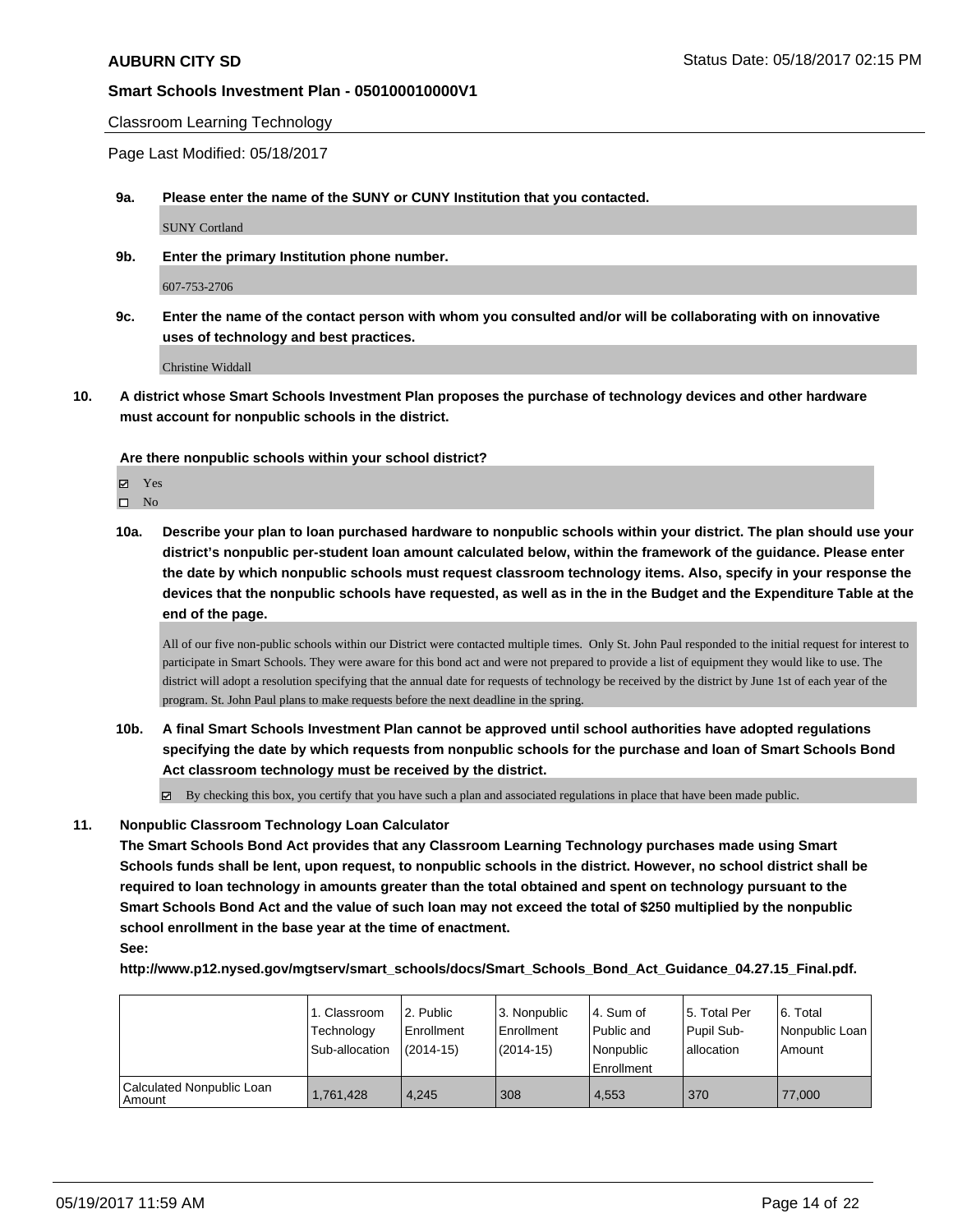### Classroom Learning Technology

Page Last Modified: 05/18/2017

**12. To ensure the sustainability of technology purchases made with Smart Schools funds, districts must demonstrate a long-term plan to maintain and replace technology purchases supported by Smart Schools Bond Act funds. This sustainability plan shall demonstrate a district's capacity to support recurring costs of use that are ineligible for Smart Schools Bond Act funding such as device maintenance, technical support, Internet and wireless fees, maintenance of hotspots, staff professional development, building maintenance and the replacement of incidental items. Further, such a sustainability plan shall include a long-term plan for the replacement of purchased devices and equipment at the end of their useful life with other funding sources.**

 $\boxtimes$  By checking this box, you certify that the district has a sustainability plan as described above.

**13. Districts must ensure that devices purchased with Smart Schools Bond funds will be distributed, prepared for use, maintained and supported appropriately. Districts must maintain detailed device inventories in accordance with generally accepted accounting principles.**

By checking this box, you certify that the district has a distribution and inventory management plan and system in place.

**14. If you are submitting an allocation for Classroom Learning Technology complete this table. Note that the calculated Total at the bottom of the table must equal the Total allocation for this category that you entered in the SSIP Overview overall budget.**

|                          | Sub-Allocation |
|--------------------------|----------------|
| Interactive Whiteboards  | 1,684,428      |
| Computer Servers         | (No Response)  |
| <b>Desktop Computers</b> | (No Response)  |
| <b>Laptop Computers</b>  | 4,500          |
| <b>Tablet Computers</b>  | (No Response)  |
| <b>Other Costs</b>       | 72,500         |
| Totals:                  | 1,761,428      |

**15. Please detail the type, quantity, per unit cost and total cost of the eligible items under each sub-category. This is especially important for any expenditures listed under the "Other" category. All expenditures must be capital-bond eligible to be reimbursed through the SSBA. If you have any questions, please contact us directly through smartschools@nysed.gov.**

**Please specify in the "Item to be Purchased" field which specific expenditures and items are planned to meet the district's nonpublic loan requirement, if applicable.**

**NOTE: Wireless Access Points that will be loaned/purchased for nonpublic schools should ONLY be included in this category, not under School Connectivity, where public school districts would list them. Add rows under each sub-category for additional items, as needed.**

| Select the allowable expenditure | Item to be Purchased | Quantity | Cost per Item | <b>Total Cost</b> |
|----------------------------------|----------------------|----------|---------------|-------------------|
| type.                            |                      |          |               |                   |
| Repeat to add another item under |                      |          |               |                   |
| each type.                       |                      |          |               |                   |
| Interactive Whiteboards          | Display devices      | 359      | 4,692         | 1,684,428         |
| <b>Laptop Computers</b>          | Chromebooks(nonpub)  | 18       | 250           | 4,500             |
| <b>Other Costs</b>               | Undecided(nonpub)    | 290      | 250           | 72,500            |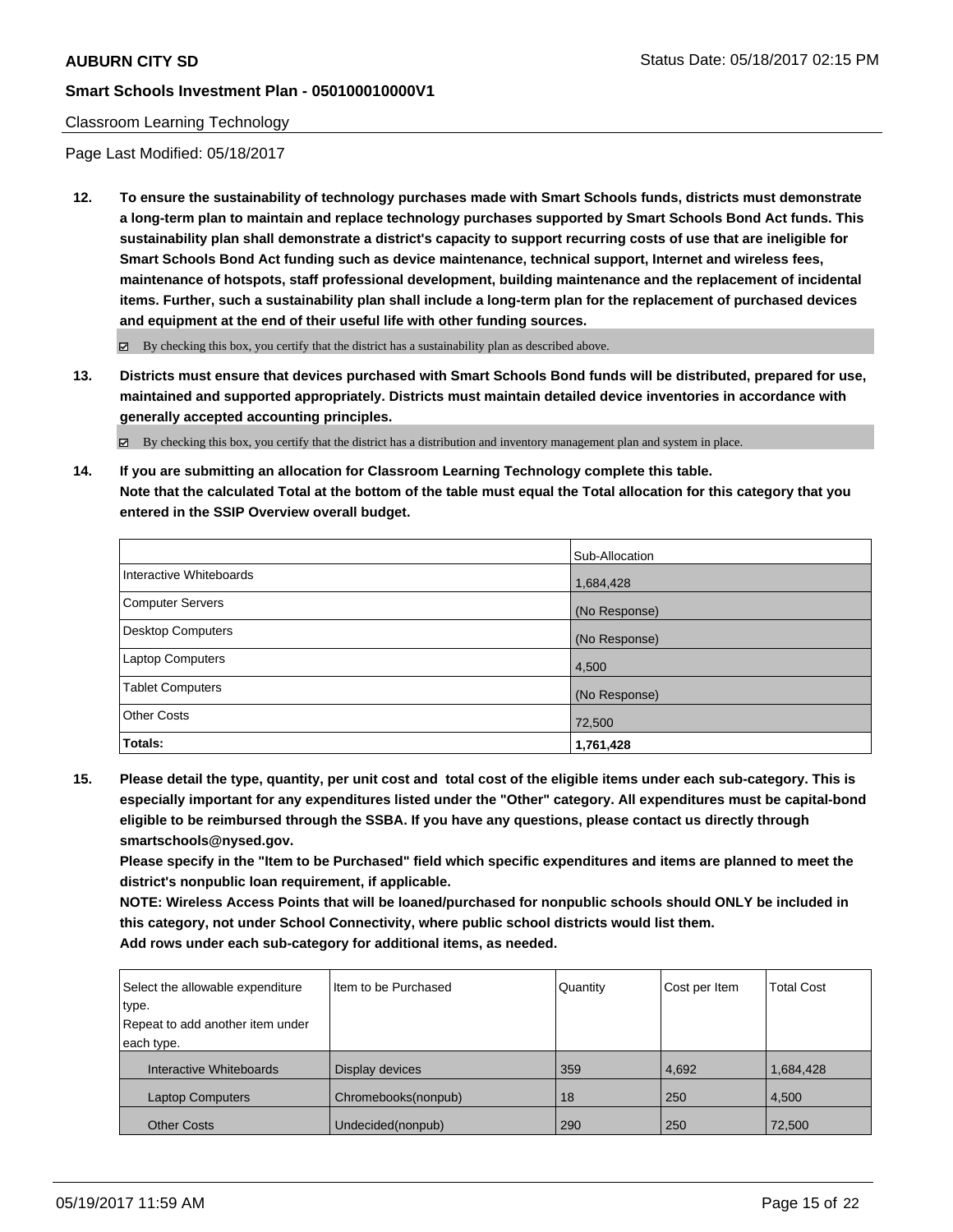#### Pre-Kindergarten Classrooms

Page Last Modified: 04/26/2017

## **Group 1**

**1. Provide information regarding how and where the district is currently serving pre-kindergarten students and justify the need for additional space with enrollment projections over 3 years.**

(No Response)

- **2. Describe the district's plan to construct, enhance or modernize education facilities to accommodate prekindergarten programs. Such plans must include:**
	- **Specific descriptions of what the district intends to do to each space;**
	- **An affirmation that pre-kindergarten classrooms will contain a minimum of 900 square feet per classroom;**
	- **The number of classrooms involved;**
	- **The approximate construction costs per classroom; and**
	- **Confirmation that the space is district-owned or has a long-term lease that exceeds the probable useful life of the improvements.**

(No Response)

**3. Smart Schools Bond Act funds may only be used for capital construction costs. Describe the type and amount of additional funds that will be required to support ineligible ongoing costs (e.g. instruction, supplies) associated with any additional pre-kindergarten classrooms that the district plans to add.**

(No Response)

**4. All plans and specifications for the erection, repair, enlargement or remodeling of school buildings in any public school district in the State must be reviewed and approved by the Commissioner. Districts that plan capital projects using their Smart Schools Bond Act funds will undergo a Preliminary Review Process by the Office of Facilities Planning.**

**Please indicate on a separate row each project number given to you by the Office of Facilities Planning.**

| Project Number |  |
|----------------|--|
| (No Response)  |  |

**5. If you have made an allocation for Pre-Kindergarten Classrooms, complete this table. Note that the calculated Total at the bottom of the table must equal the Total allocation for this category that you entered in the SSIP Overview overall budget.**

| Totals:                                  | 0              |
|------------------------------------------|----------------|
| Other Costs                              | (No Response)  |
| Enhance/Modernize Educational Facilities | (No Response)  |
| Construct Pre-K Classrooms               | (No Response)  |
|                                          | Sub-Allocation |

**6. Please detail the type, quantity, per unit cost and total cost of the eligible items under each sub-category. This is especially important for any expenditures listed under the "Other" category. All expenditures must be capital-bond eligible to be reimbursed through the SSBA. If you have any questions, please contact us directly through smartschools@nysed.gov.**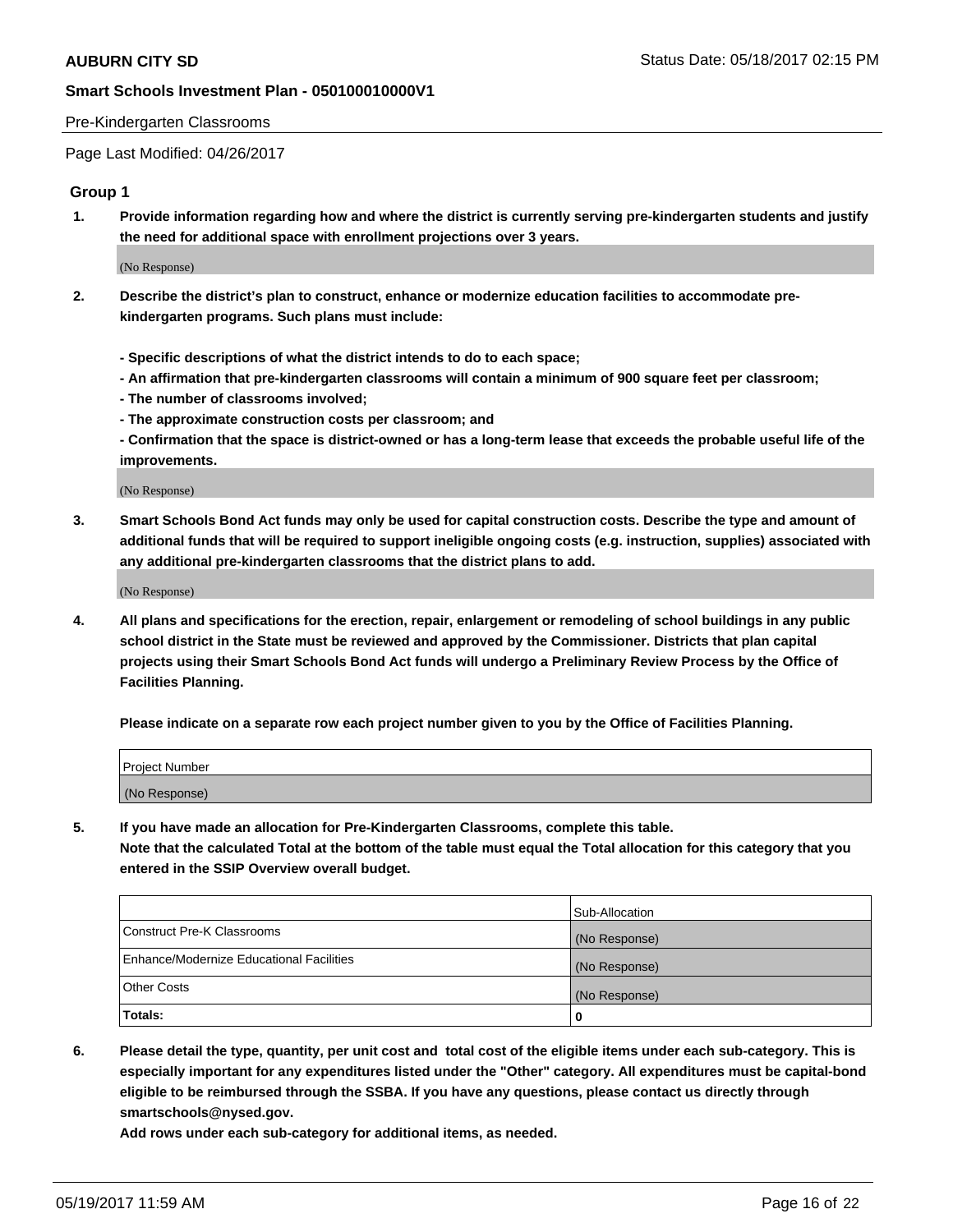# Pre-Kindergarten Classrooms

| Select the allowable expenditure | Item to be purchased | Quantity      | Cost per Item | <b>Total Cost</b> |
|----------------------------------|----------------------|---------------|---------------|-------------------|
| type.                            |                      |               |               |                   |
| Repeat to add another item under |                      |               |               |                   |
| each type.                       |                      |               |               |                   |
| (No Response)                    | (No Response)        | (No Response) | (No Response) | (No Response)     |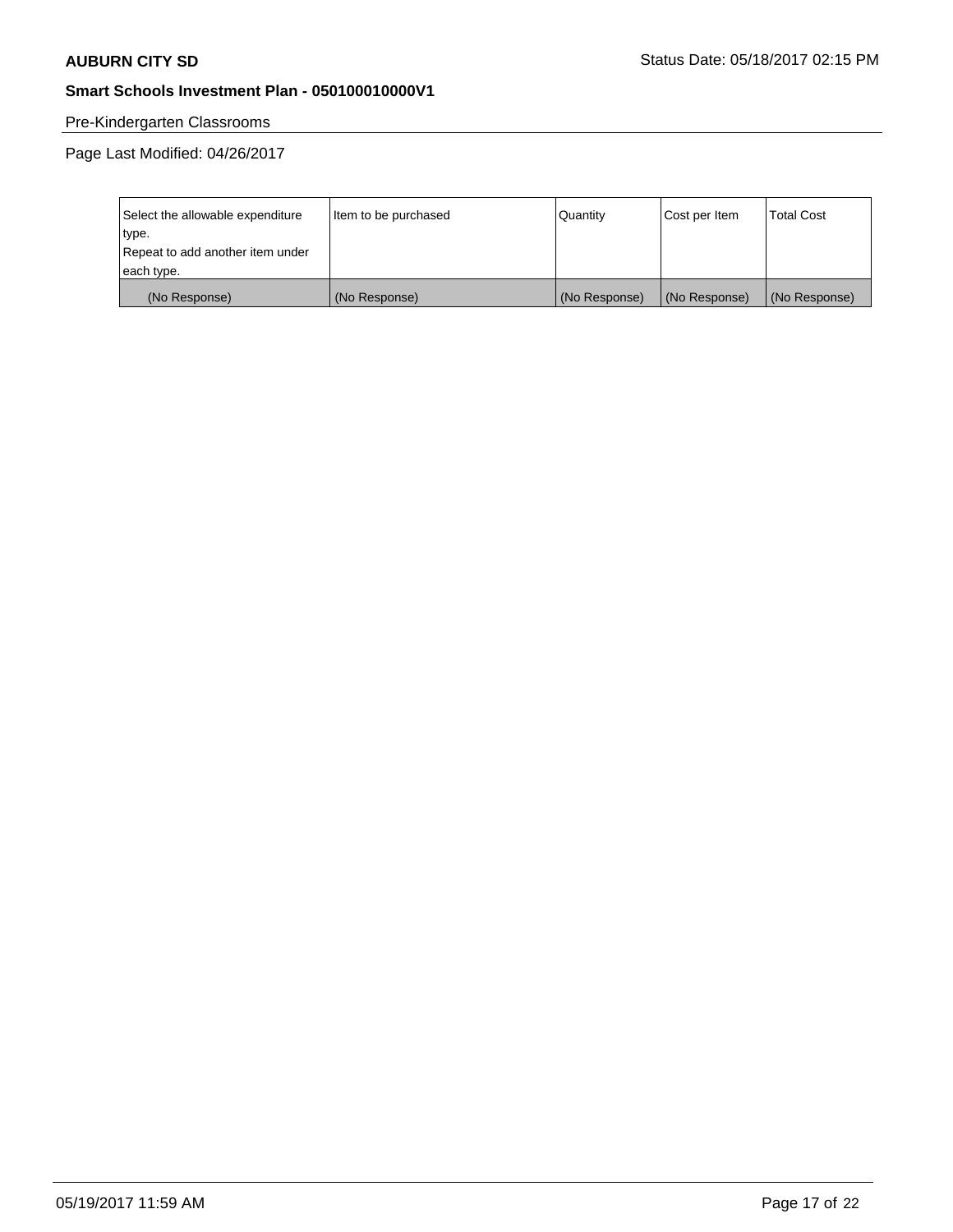#### Replace Transportable Classrooms

Page Last Modified: 04/26/2017

### **Group 1**

**1. Describe the district's plan to construct, enhance or modernize education facilities to provide high-quality instructional space by replacing transportable classrooms.**

(No Response)

**2. All plans and specifications for the erection, repair, enlargement or remodeling of school buildings in any public school district in the State must be reviewed and approved by the Commissioner. Districts that plan capital projects using their Smart Schools Bond Act funds will undergo a Preliminary Review Process by the Office of Facilities Planning.**

**Please indicate on a separate row each project number given to you by the Office of Facilities Planning.**

| Project Number |  |
|----------------|--|
| (No Response)  |  |

**3. For large projects that seek to blend Smart Schools Bond Act dollars with other funds, please note that Smart Schools Bond Act funds can be allocated on a pro rata basis depending on the number of new classrooms built that directly replace transportable classroom units.**

**If a district seeks to blend Smart Schools Bond Act dollars with other funds describe below what other funds are being used and what portion of the money will be Smart Schools Bond Act funds.**

(No Response)

**4. If you have made an allocation for Replace Transportable Classrooms, complete this table. Note that the calculated Total at the bottom of the table must equal the Total allocation for this category that you entered in the SSIP Overview overall budget.**

|                                                | Sub-Allocation |
|------------------------------------------------|----------------|
| Construct New Instructional Space              | (No Response)  |
| Enhance/Modernize Existing Instructional Space | (No Response)  |
| Other Costs                                    | (No Response)  |
| Totals:                                        | $\Omega$       |

**5. Please detail the type, quantity, per unit cost and total cost of the eligible items under each sub-category. This is especially important for any expenditures listed under the "Other" category. All expenditures must be capital-bond eligible to be reimbursed through the SSBA. If you have any questions, please contact us directly through smartschools@nysed.gov.**

| Select the allowable expenditure | Item to be purchased | Quantity      | Cost per Item | <b>Total Cost</b> |
|----------------------------------|----------------------|---------------|---------------|-------------------|
| type.                            |                      |               |               |                   |
| Repeat to add another item under |                      |               |               |                   |
| each type.                       |                      |               |               |                   |
| (No Response)                    | (No Response)        | (No Response) | (No Response) | (No Response)     |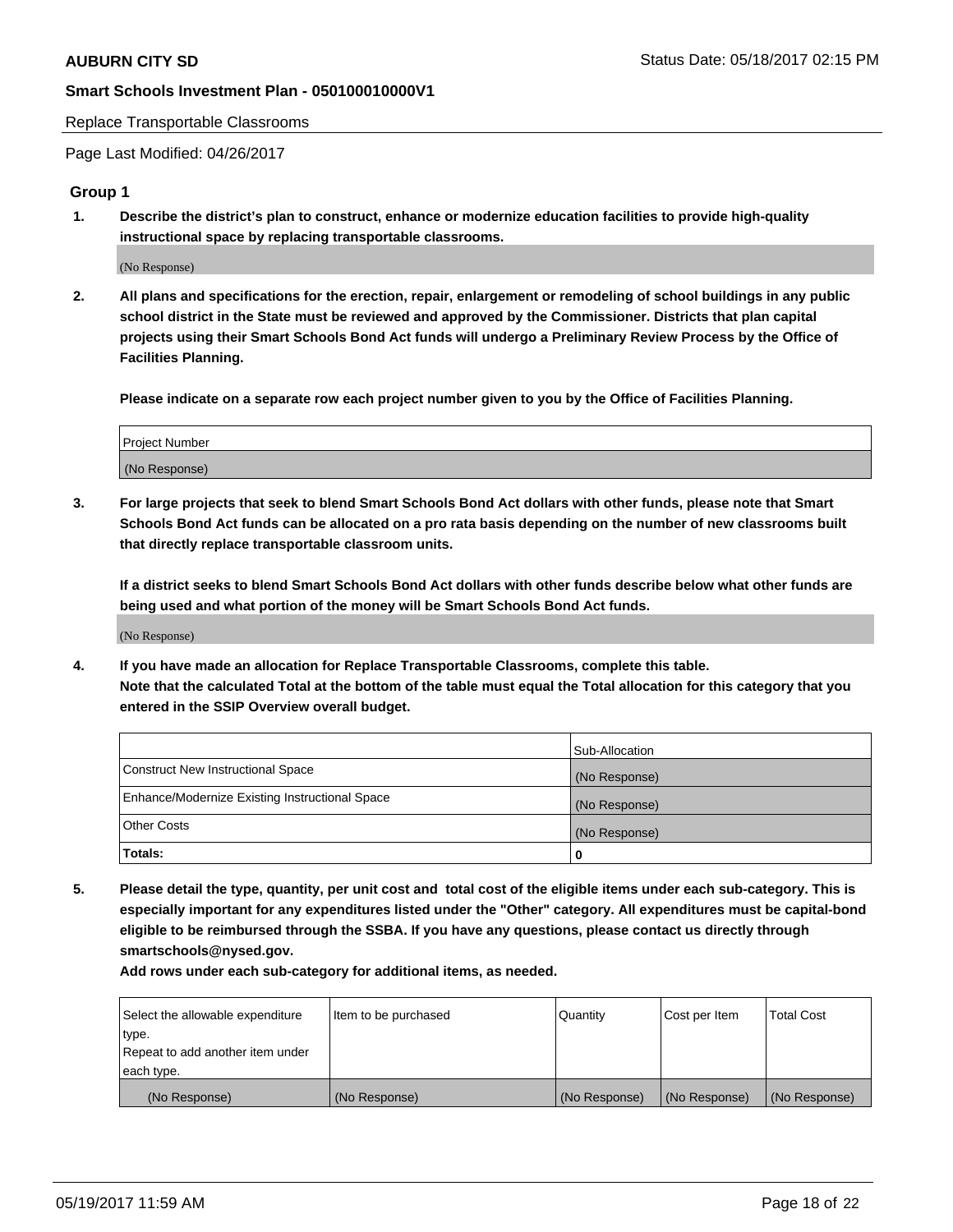#### High-Tech Security Features

Page Last Modified: 04/26/2017

## **Group 1**

**1. Describe how you intend to use Smart Schools Bond Act funds to install high-tech security features in school buildings and on school campuses.**

(No Response)

**2. All plans and specifications for the erection, repair, enlargement or remodeling of school buildings in any public school district in the State must be reviewed and approved by the Commissioner. Districts that plan capital projects using their Smart Schools Bond Act funds will undergo a Preliminary Review Process by the Office of Facilities Planning.** 

**Please indicate on a separate row each project number given to you by the Office of Facilities Planning.**

| Project Number |  |
|----------------|--|
|                |  |
| (No Response)  |  |

- **3. Was your project deemed eligible for streamlined Review?**
	- Yes  $\hfill \square$  No
- **4. Include the name and license number of the architect or engineer of record.**

| Name          | License Number |
|---------------|----------------|
| (No Response) | (No Response)  |

**5. If you have made an allocation for High-Tech Security Features, complete this table. Note that the calculated Total at the bottom of the table must equal the Total allocation for this category that you entered in the SSIP Overview overall budget.**

|                                                      | Sub-Allocation |
|------------------------------------------------------|----------------|
| Capital-Intensive Security Project (Standard Review) | (No Response)  |
| Electronic Security System                           | (No Response)  |
| <b>Entry Control System</b>                          | (No Response)  |
| Approved Door Hardening Project                      | (No Response)  |
| <b>Other Costs</b>                                   | (No Response)  |
| Totals:                                              | 0              |

**6. Please detail the type, quantity, per unit cost and total cost of the eligible items under each sub-category. This is especially important for any expenditures listed under the "Other" category. All expenditures must be capital-bond eligible to be reimbursed through the SSBA. If you have any questions, please contact us directly through smartschools@nysed.gov.**

| (No Response)                    | (No Response)        | (No Response) | (No Response) | (No Response)     |
|----------------------------------|----------------------|---------------|---------------|-------------------|
| each type.                       |                      |               |               |                   |
| Repeat to add another item under |                      |               |               |                   |
| type.                            |                      |               |               |                   |
| Select the allowable expenditure | Item to be purchased | Quantity      | Cost per Item | <b>Total Cost</b> |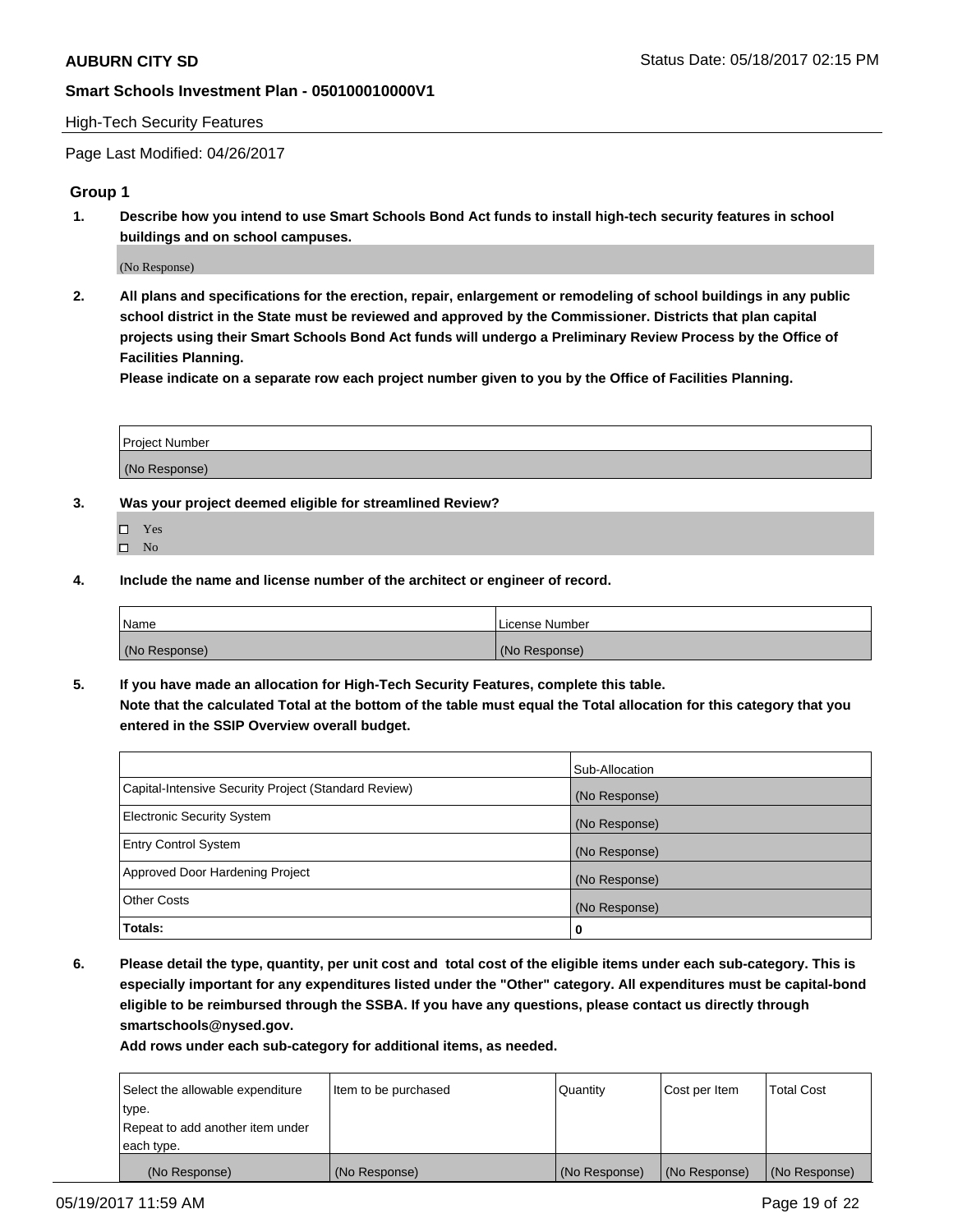High-Tech Security Features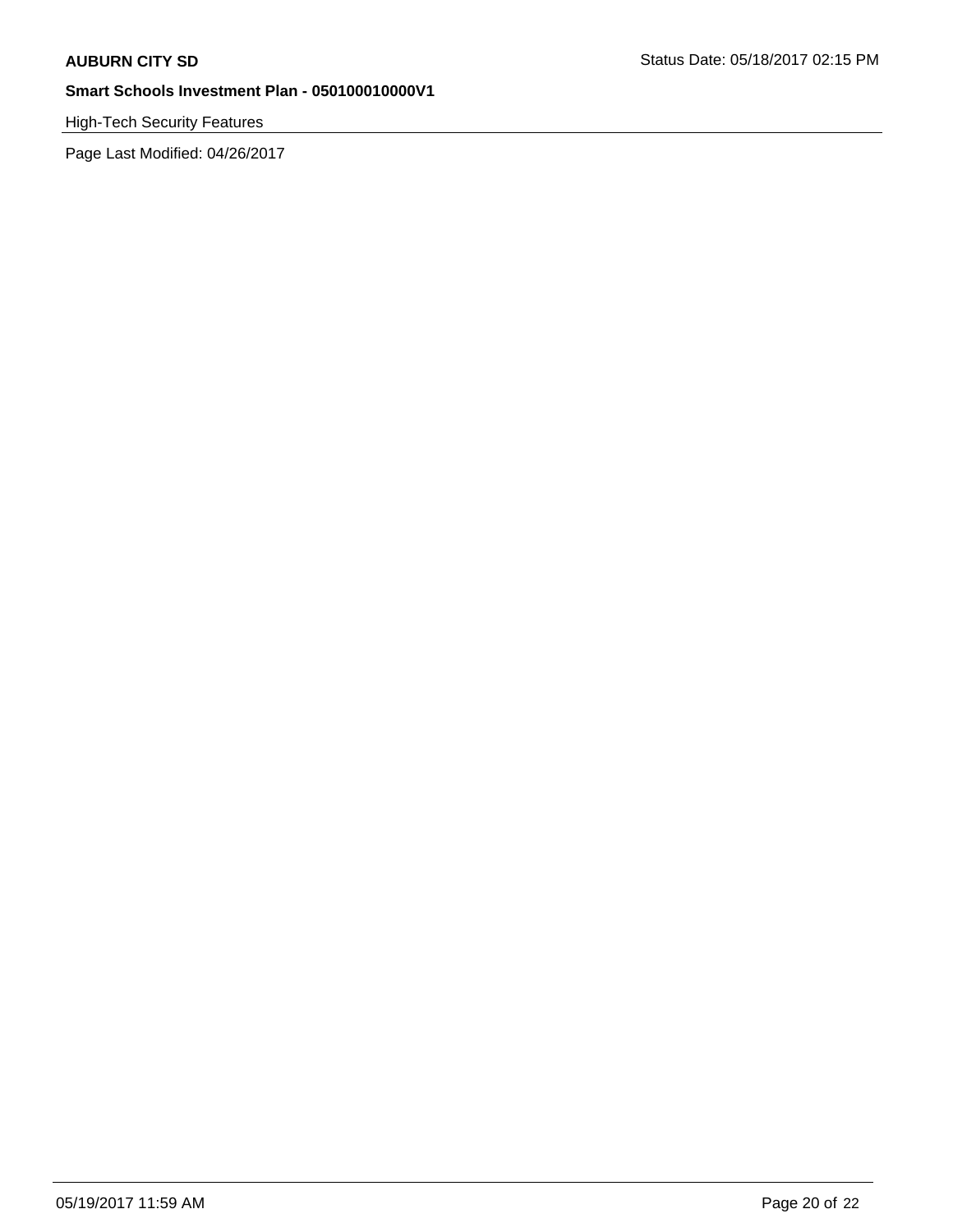Report